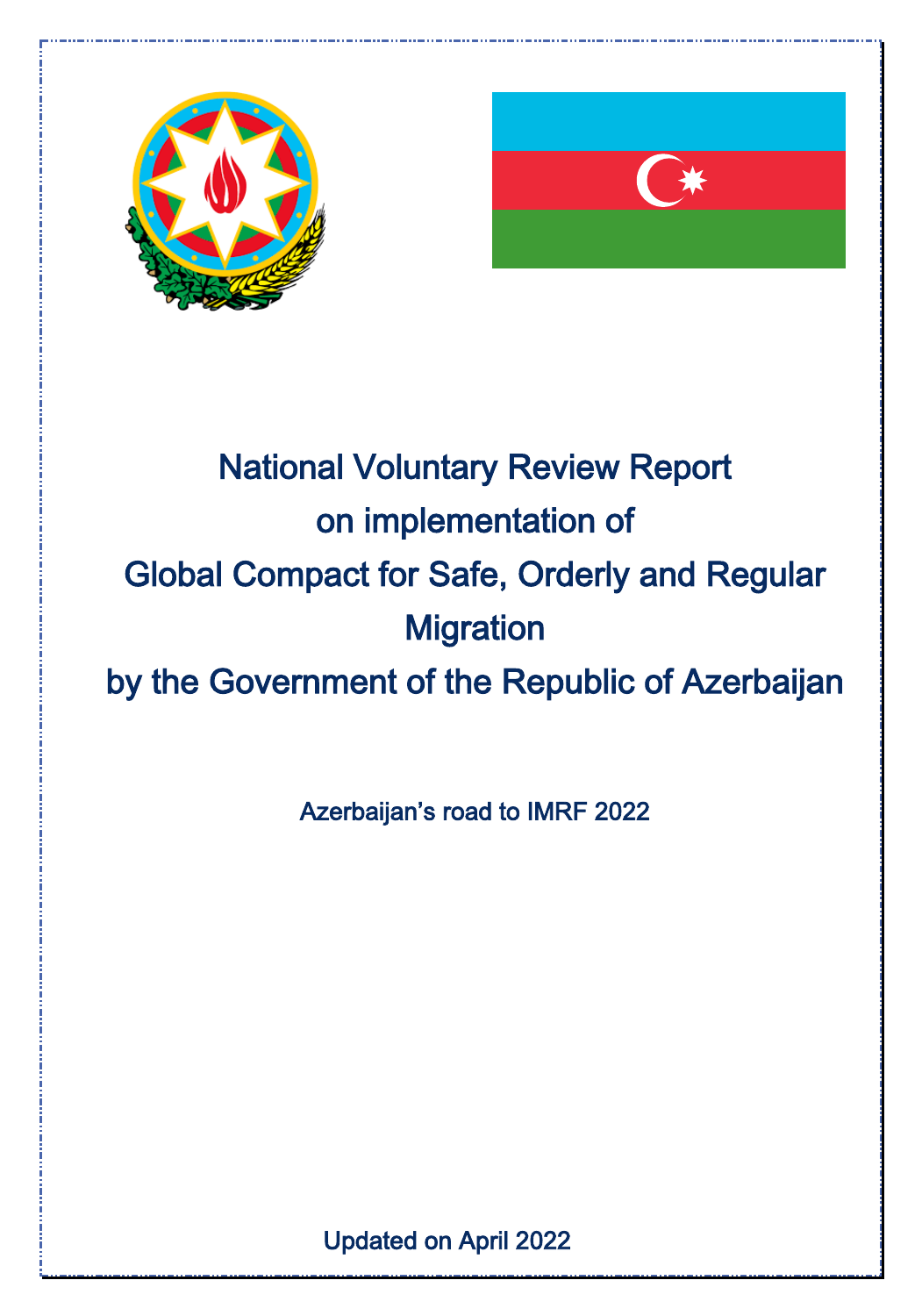| <b>Abbreviations</b> |                                                                  |  |
|----------------------|------------------------------------------------------------------|--|
| <b>API</b>           | <b>Advanced Passenger Information</b>                            |  |
| <b>BP</b>            | <b>British Petroleum</b>                                         |  |
| <b>CCA</b>           | <b>Common Country Analysis</b>                                   |  |
| <b>CSO</b>           | <b>Civil Society Organization</b>                                |  |
| <b>THB</b>           | <b>Trafficking in Human Beings</b>                               |  |
| EU                   | <b>European Union</b>                                            |  |
| <b>GCM</b>           | Global Compact for Safe, Orderly and Regular Migration           |  |
| <b>GFMD</b>          | <b>Global Forum on Migration and Development</b>                 |  |
| <b>IOM</b>           | <b>International Organization for Migration</b>                  |  |
| <b>IMRF</b>          | <b>International Migration Review Forum</b>                      |  |
| <b>ICMPD</b>         | <b>International Centre for Migration Policy Development</b>     |  |
| <b>ICAO</b>          | <b>International Civil Aviation Organization</b>                 |  |
| <b>IDP</b>           | <b>Internally Displaced Person</b>                               |  |
| <b>MFA</b>           | <b>Ministry of Foreign Affairs</b>                               |  |
| <b>MIA</b>           | <b>Ministry of Internal Affairs</b>                              |  |
| $M -$                | Multi-Partner Trust Fund for Safe, Orderly and Regular Migration |  |
| <b>MPTF</b>          |                                                                  |  |
| <b>NGO</b>           | <b>Non-Government Organization</b>                               |  |
| PU                   | <b>Public Union</b>                                              |  |
| <b>PC</b>            | <b>Public Council</b>                                            |  |
| <b>PGA</b>           | <b>President of General Assembly</b>                             |  |
| <b>PRM</b>           | Bureau of Population, Refugees, and Migration                    |  |
| <b>PNR</b>           | <b>Passenger Name Records</b>                                    |  |
| <b>RA</b>            | Republic of Azerbaijan                                           |  |
| <b>SDGs</b>          | <b>Sustainable Development Goals</b>                             |  |
| <b>SMS</b>           | <b>State Migration Service</b>                                   |  |
| <b>UN</b>            | <b>United Nations</b>                                            |  |
| <b>UNCT</b>          | <b>UN Country Team</b>                                           |  |
| <b>UNECE</b>         | <b>United Nations Economic Commission of Europe</b>              |  |
| <b>UNRC</b>          | <b>United Nations Resident Coordinator</b>                       |  |
| <b>UNHCR</b>         | <b>United Nations High Commissioner for Refugees</b>             |  |
| <b>UNNM</b>          | <b>United Nations Network on Migration</b>                       |  |
| <b>UNSDCF</b>        | <b>UN Sustainable Development Cooperation Framework</b>          |  |
| <b>USAID</b>         | <b>United States Agency for International Development</b>        |  |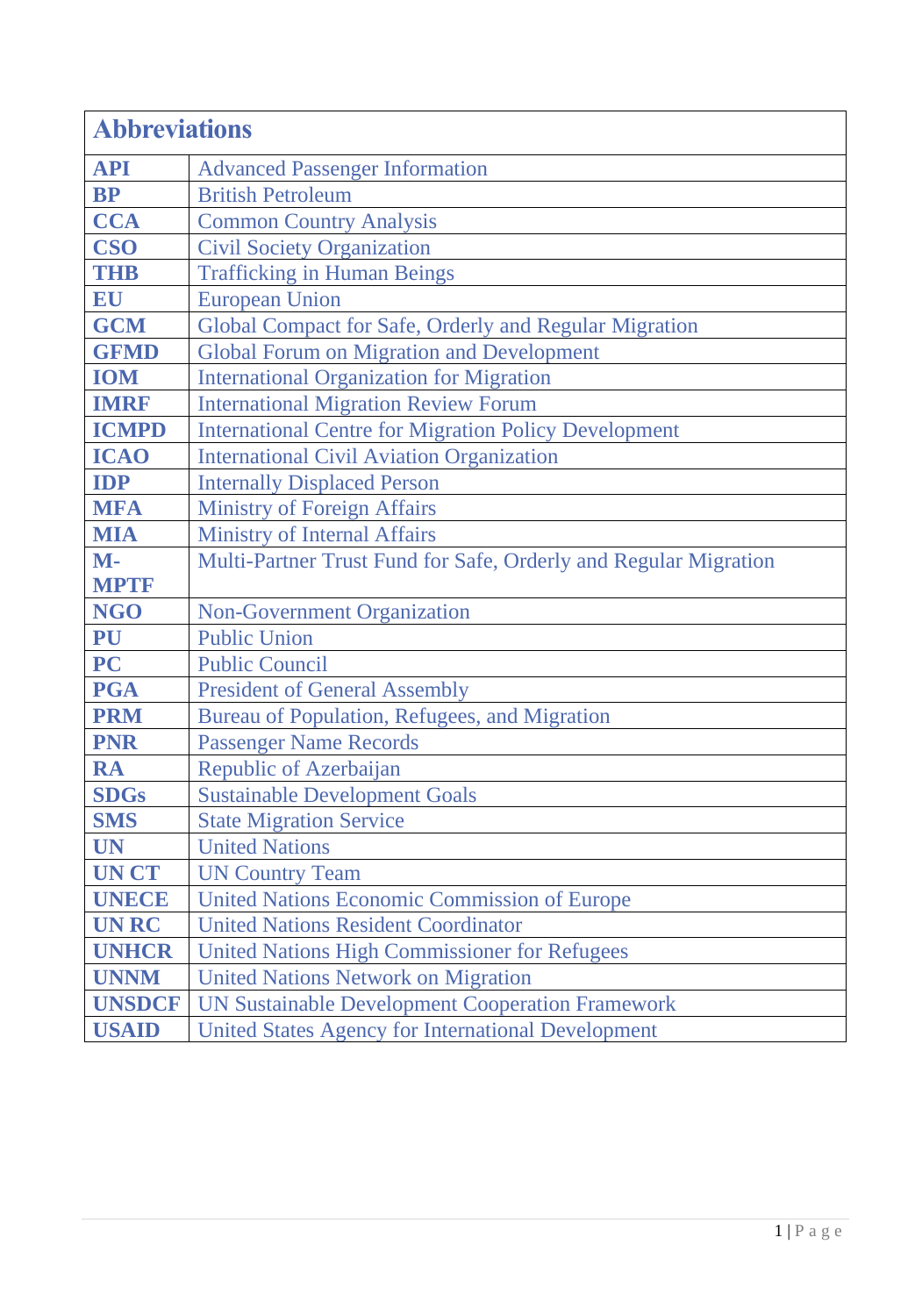# Content

| 5. The impact of coronavirus disease (COVID-19) on governance of migration in |
|-------------------------------------------------------------------------------|
|                                                                               |
|                                                                               |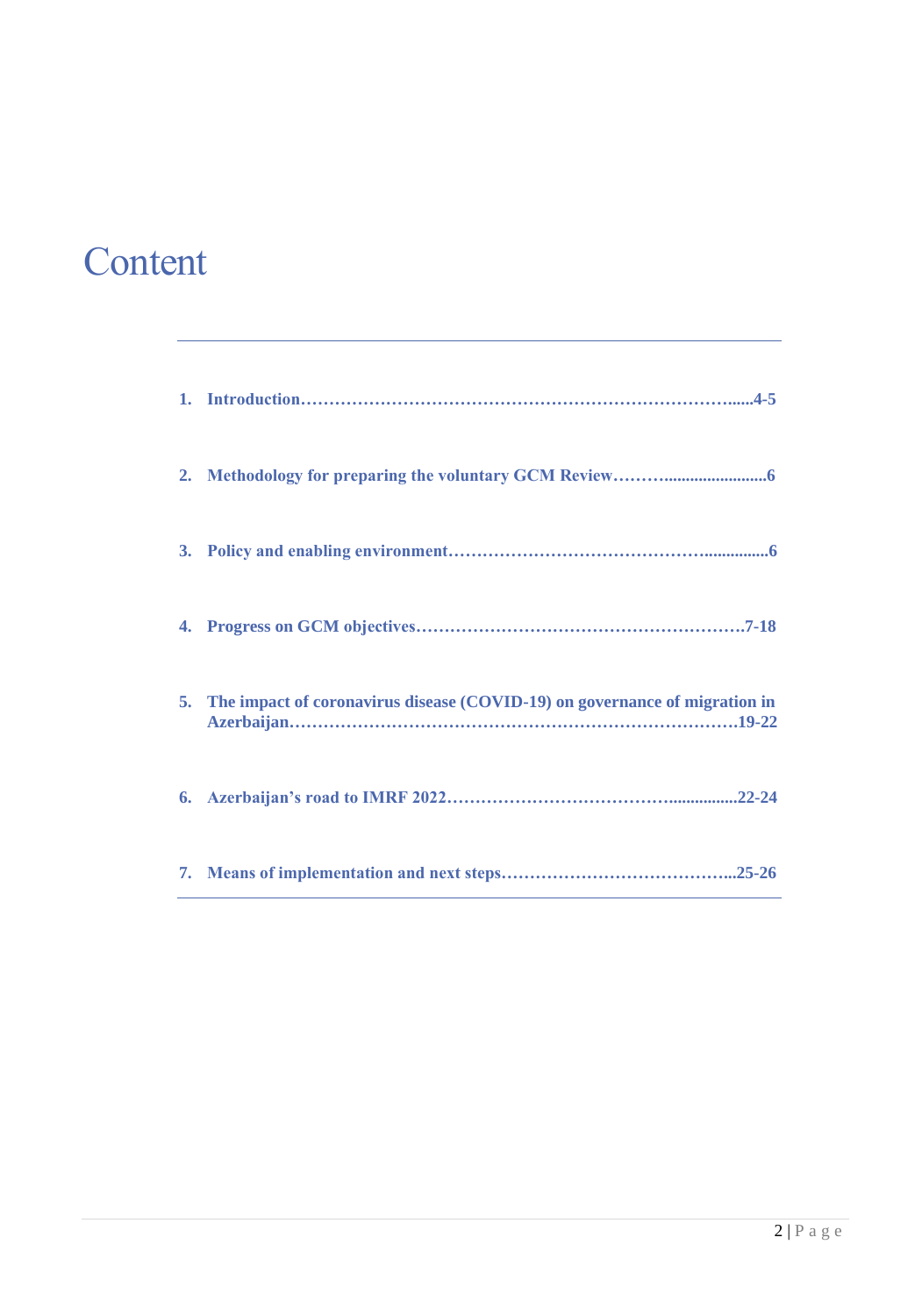#### *INTRODUCTION*

The Republic of Azerbaijan is located on the crossroad of Europe and Asia with ancient historical background and multi-ethnic demographic structure of its population. Due to that particular factor Azerbaijan gets affected from political, economic and social dimensions and mobility of population in the region. The migration routes in the region mainly passes through Azerbaijan.

Azerbaijan is the member of United Nations (UN) since 1992 and marks  $30<sup>th</sup>$  anniversary of its cooperation with UN in 2022. The membership in UN opened floor for Azerbaijan to engage in different specialized agencies of UN which are mandated to support different angles of governance, at the same time Azerbaijan gained possibility to join different global documents guiding different policy and regulation methods.

IOM's presence in Azerbaijan dates back to 1996 with the establishment of the IOM Baku office in January. In August 2006, IOM's sub-office in the country was opened in Mingachevir. The sub-office in Nakhchivan Autonomous Republic operated from 1998 to 2011. On 8 December 1999, the Agreement establishing the legal basis for further cooperation between IOM and the Republic of Azerbaijan in handling migration issues was signed. Following the Agreement's ratification by the Republic of Azerbaijan on 8 February 2000, the Council of IOM, at its 81st Session in Geneva, accepted Azerbaijan as an IOM Member State on 7 June 2001.<sup>1</sup>

With the changing human mobility dimension – both internal and external, the Government of Azerbaijan has framed its migration policy with adoption of "State Migration Policy Conception" of 2004<sup>2</sup>; and building on this, the Government launched for the first time a specific "State Migration Program of the Republic of Azerbaijan (2006-2008)" and adopted it in 2006 to address the multifaceted aspects of international migration.

The necessity of improvement of migration management caused in establishment of unified Government Agency, State Migration Service in 2007 to manage, regulate and control migration processes in Azerbaijan. During 15 years of migration governance experience the SMS prioritized the improvement of legislative baseline through adoption and improvement of Migration Code, <sup>3</sup>application of innovative methods in regulation of migration processes and compliance with international instruments and standards.

The outcome of the cooperation of IOM Mission in Azerbaijan with the State Migration Service in the framework of the Global Compact for Safe, Orderly and Regular Migration (GCM) in recent years has resulted in development of substantial policy and legislative reforms on migration, Azerbaijan's integration into UN structures engaged in migration management, as well as fostering capacitybuilding activities. Consequently, Azerbaijan, with extensive expert support from IOM Mission,

<sup>1</sup> https://azerbaijan.iom.int/

<sup>2</sup> <http://www.e-qanun.az/framework/6306>

<sup>3</sup> http://e-qanun.az/framework/46959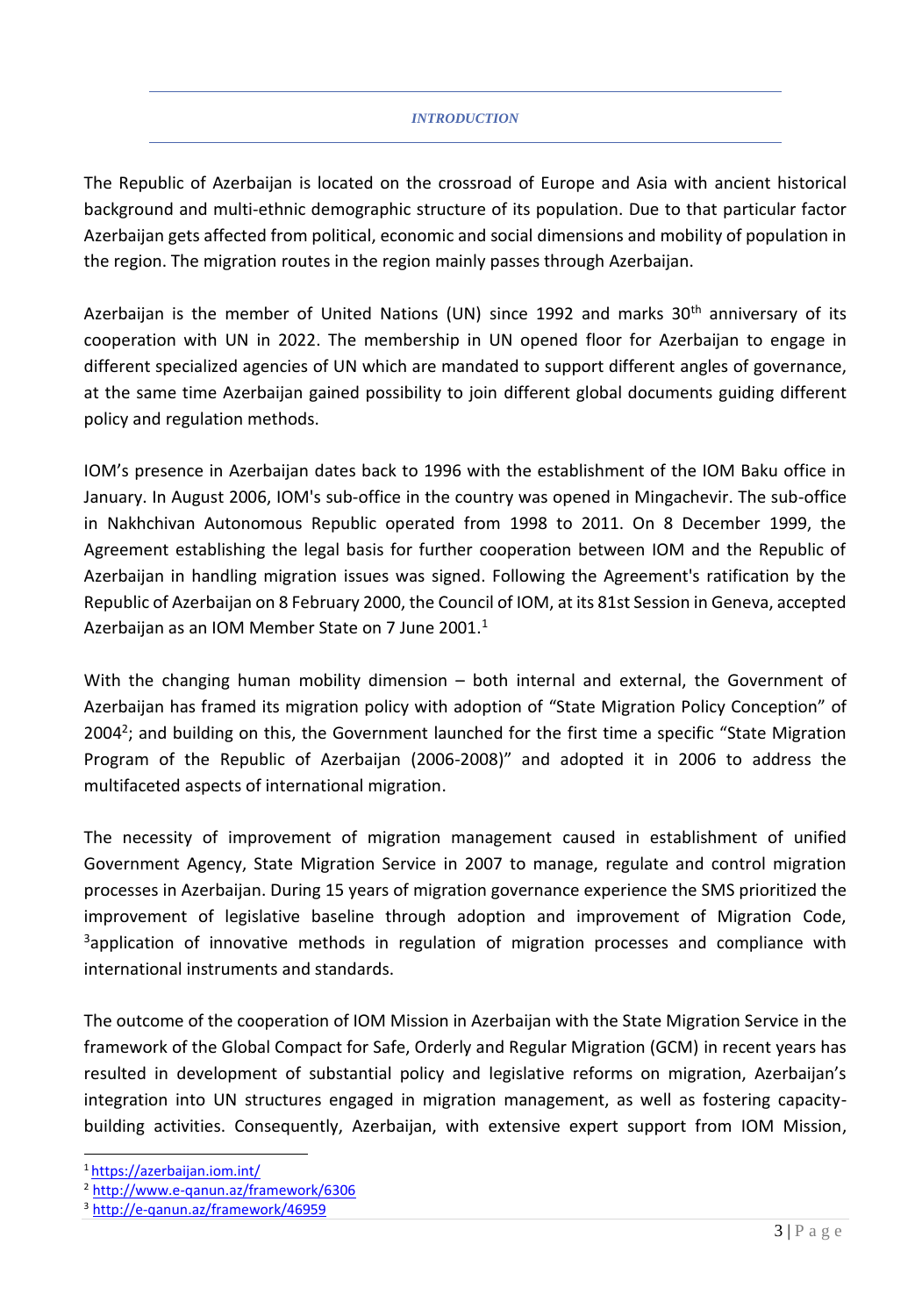launched the process of development of a first ever Migration Strategy of the Republic of Azerbaijan which outlines for the next five years the major strategic visions on migration governance in the country in compliance with the Global Compact for Safe, Orderly and Regular Migration (GCM) and relevant international legal frameworks. Despite the delay caused by the 44-day Patriotic War in 2020, and liberation of Azerbaijani lands from occupation of Armenia, as well as the COVID-19 pandemic, at the beginning of 2022 the draft Strategy entered its final stage of preparation and is awaiting final confirmation.

Azerbaijan has received support and guidance from the UN Network on Migration (UNNM), which was established in May 2018 to ensure effective, coordinated system-wide support to the implementation of GCM, during the preparation of Regional Review Report on implementation of GCM in 2020 and current Review Report on the eve of the first International Migration Review Forum 2022.

In December 2019, United Nations Country Team (UNCT) in Azerbaijan decided to establish United Nations Network on Migration (UNNM) to support and contribute to effective migration management and protection of human rights of migrants in Azerbaijan. The UNNM for Azerbaijan was established in July 2020 in cooperation with relevant governmental, international, civil, private, and other entities engaged in migration. The UNNM for Azerbaijan aims to foster implementation of objectives set forth in GCM and advocate the further progress with draft Migration Strategy of the Republic of Azerbaijan.

*Methodology for preparing the voluntary GCM Review*

The current report has been drafted based on Regional Review Report prepared and submitted by the Government of the Republic of Azerbaijan in 2020. Azerbaijan has followed the guidance and used the template recommended by UNNM Secretariat during the Regional review and voluntarily submitted the review results. The report has been appraised by GCM Team as it was reflecting the developments on each GCM objective which was useful in terms of observing the progress over 23 GCM objectives separately. During the global review Azerbaijan followed the same template and added information on application of ten guiding principles of GCM as well.

The feeding information has been consolidated from the sources and records of State Migration Service and other related state agencies involved in migration issues, as well as informal interview notes from Public Council under SMS, some other civil society organizations which are indirectly involved in migration related issues and finally, one representative from academia and migrant community.

Therefore, Azerbaijani Government is persuaded that any effort towards, promotion and upholding of GCM objectives and principles should be evaluated as successful progress towards its implementation. The adaption of the document in local policy framework will in maximum level lead to its proper realization.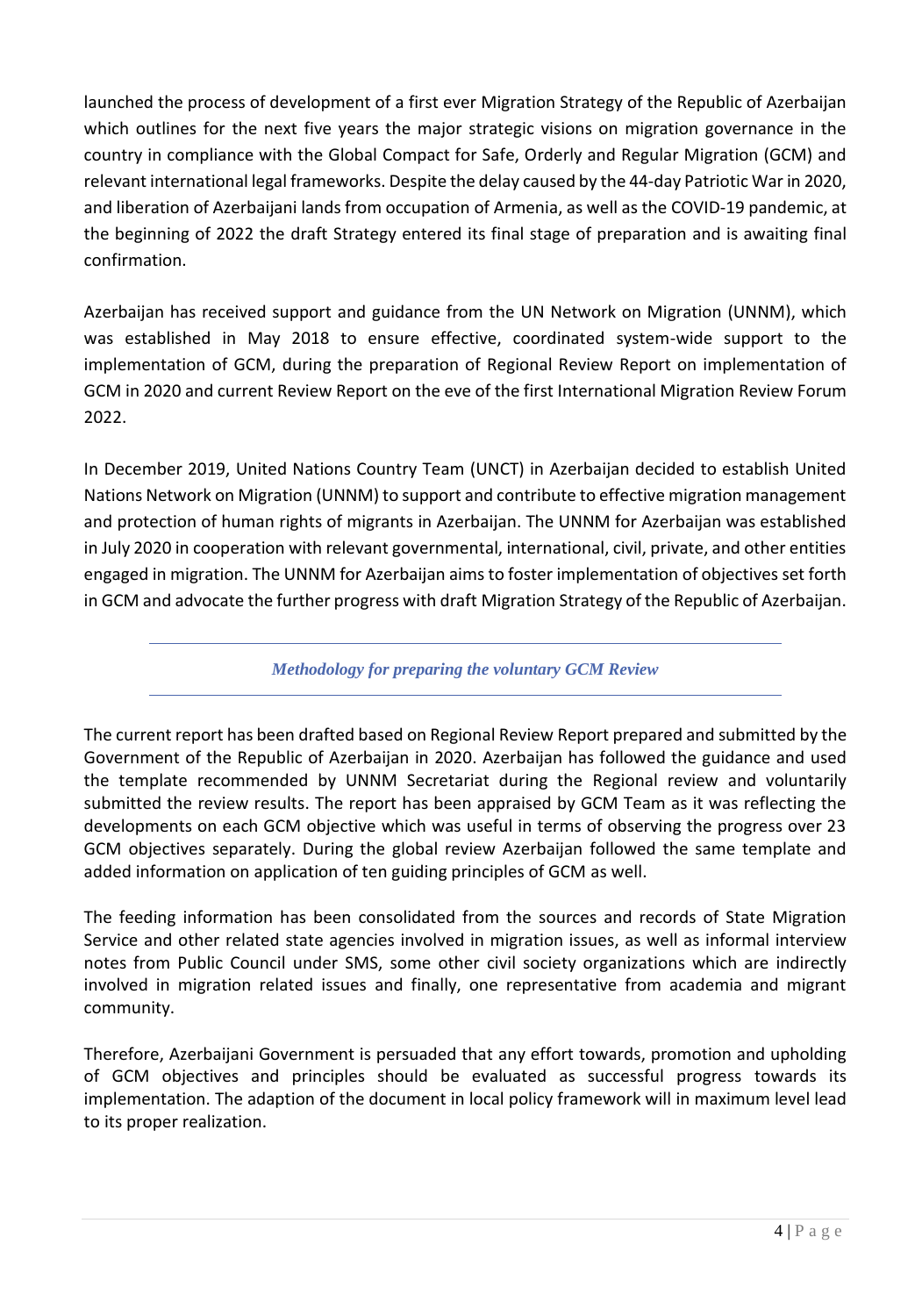#### *Policy and enabling environment*

Azerbaijan is among the first countries in the world that has undertaken such a comprehensive and inclusive process, demonstrating a deep understanding of the relevance of migration in the  $21^{st}$ century.

Azerbaijan has developed its progressive model on migration management over the last 30 years. With this vast experience and commitment to development of national migration management, the Government of Azerbaijan continues to engage in global migration governance. The migration policy framework in Azerbaijan was already prioritized since the establishment of unified Government agency and Migration Code which solidified the legislative baseline.

Even during the national consultations conducted in 2017 for supporting the GCM development the agenda was attractive to all stakeholders. They were actively involved in discussions and came up with consolidated inputs which at the end were reflected in final GCM document.

Azerbaijan highly sees the GCM implementation as adjunct process for achieving the Sustainable Development Goals and recognizes the interlinkages between them. With the SDGs, migration has for the first time been inserted into mainstream development policy.

#### *Progress on GCM objectives*

Since the last submission of the review in 2020, Azerbaijan's priority has been the alignment of national migration policy and practices with the key principles and objectives of the GCM. The draft Migration Strategy developed by the State Migration Service with the support of IOM Azerbaijan, is envisaged to serve as a road map in effective management of migration in the country, establishing and improving relevant policies providing protection of migrants' human rights, as well as implementation of the 23 objectives and 10 guiding principles laid down in the GCM. The document covers a number of strategic priorities including but not limited to simplification of legal migration procedures, prevention of irregular migration, development of protection systems for vulnerable group, use of development perspectives of migration, institutional development in the field of migration, migration management in crisis situations. Concurrently, these visions have been developed in adherence to existing international legal and policy frameworks, particularly the 2030 Agenda for Sustainable Development.



In alignment with the GCM Objective on collecting and utilizing accurate and disaggregated data for developing evidence-based policies all relevant data on foreigners and stateless persons temporary staying, working and residing in Azerbaijan is stored in the **Unified Migration Information System (UMIS)** established by SMS. To comply with the Guiding Principle set forward in the GCM regarding the enhancement

of collaboration across all sectors and levels of government responsible for migration data, SMS regularly and closely cooperates with the State Statistical Committee of Azerbaijan.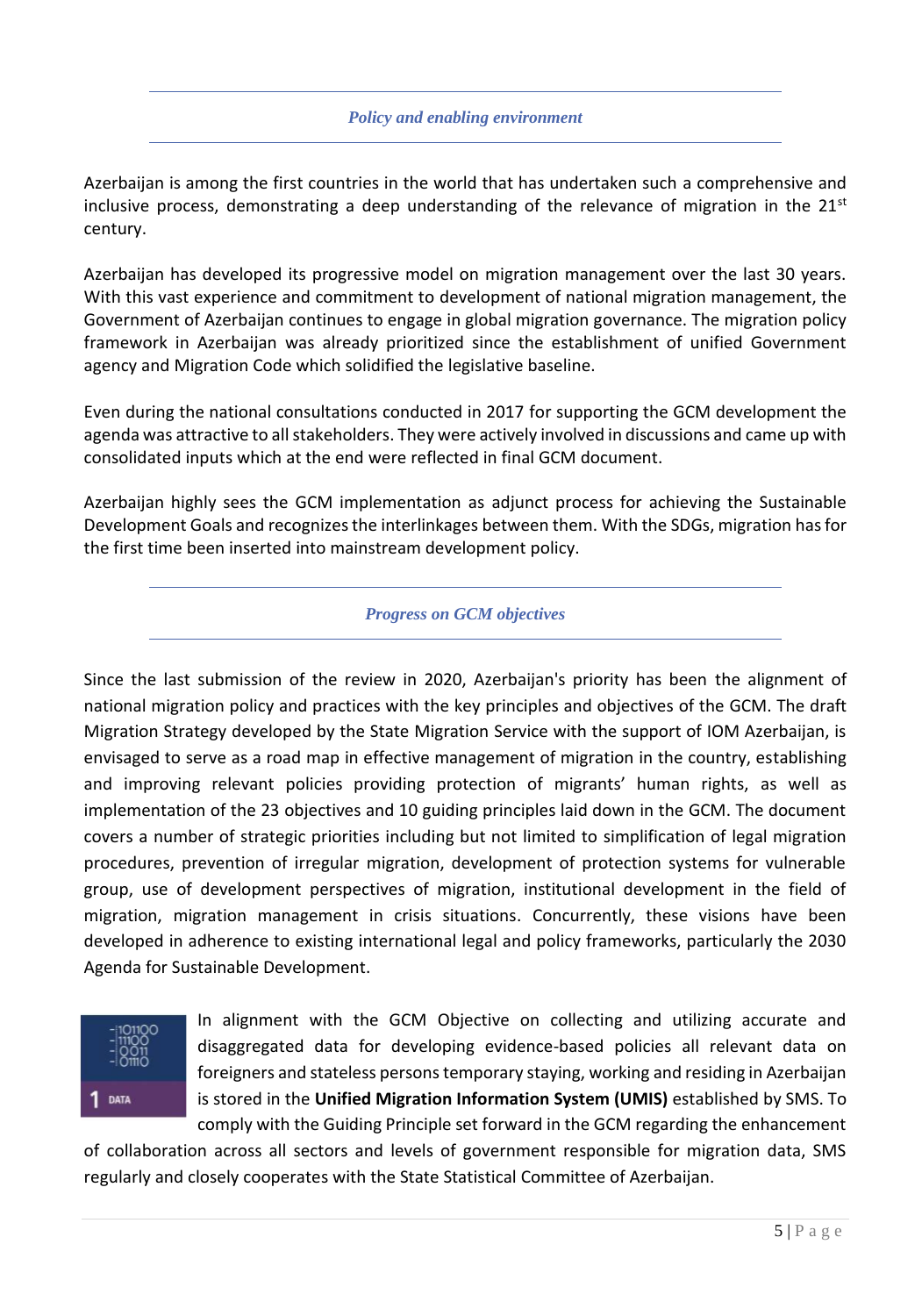The Migration Profile with comprehensive data analysis is being developed since the end of 2021 covering the 2013-2021 (the first ten months) which is believed to provide broader picture on the processes of immigration, emigration, return and internal migration, as well as the relationship between migration and human development (economic and social development, employment, health), and will feed



the next stages of policy formulations and foster any positive adjustments. Work on the preparation of the National Migration Profile of the Republic of Azerbaijan is nearing completion.



Relevant measures are underway for successful implementation of the pledges made by Azerbaijan during High-Level Segment on Statelessness. In this regard, necessary measures such as public awareness campaigns, on-spot documentation through mobile service have been taken to detect and engage stateless persons registered in the country to the process of naturalization. In result the issue of 442 of 838 stateless

persons residing in Azerbaijan was resolved. In order to achieve full result in eliminating statelessness the awareness activities are continued with remaining 396 persons. Moreover, in order to reduce and prevent statelessness in the territory of the Republic of Azerbaijan, as well as to raise awareness in this direction, a "Working Group on Statelessness" was established with participation of different stakeholders and is coordinated by the State Migration Service. Meetings of the Working Group were held on September 22, 2020 and July 16, 2021 in order to identify stateless persons in the country, register and document them, as well as raise awareness about the issue.

Furthermore, a large-scale information campaign is being carried out by SMS to legalize the residence of foreigners and stateless persons living in the country without relevant permits. Taking into account the requirements of the special quarantine regime applied in Azerbaijan, the application of

administrative expulsion to foreigners violating the requirements of migration legislation, without documents giving the right to long-term stay or residence permit, was halted. In this regard, the State Migration Service intends to continue to take appropriate measures to encourage foreigners living in the country without relevant permits to apply to the regional migration departments to legalize their residence.





Regarding the whole-of-society approach, promoting close participation of relevant stakeholders in migration management in Azerbaijan the **Public Council** has been established under SMS currently consisting of 9 non-governmental organizations. A number of innovative proposals made by the Public Council with the purpose of protection of rights of foreigners and stateless persons in the country, better

protection of their legal interests, regulation and enhancement of migration processes in terms of significance of regular improvement of the normative legal acts in line with the development of society were taken into consideration by SMS. Furthermore, Azerbaijani language courses for

refugees and asylum seekers were organized, as well as humanitarian and medical aid was delivered to refugee families through the Public Council under SMS. The Public Council regularly holds meetings with the migrants, conducts their receptions, receives their suggestions, listens to their problems and solves their complaints in collaboration with SMS. The Public Council supports the activity of SMS towards

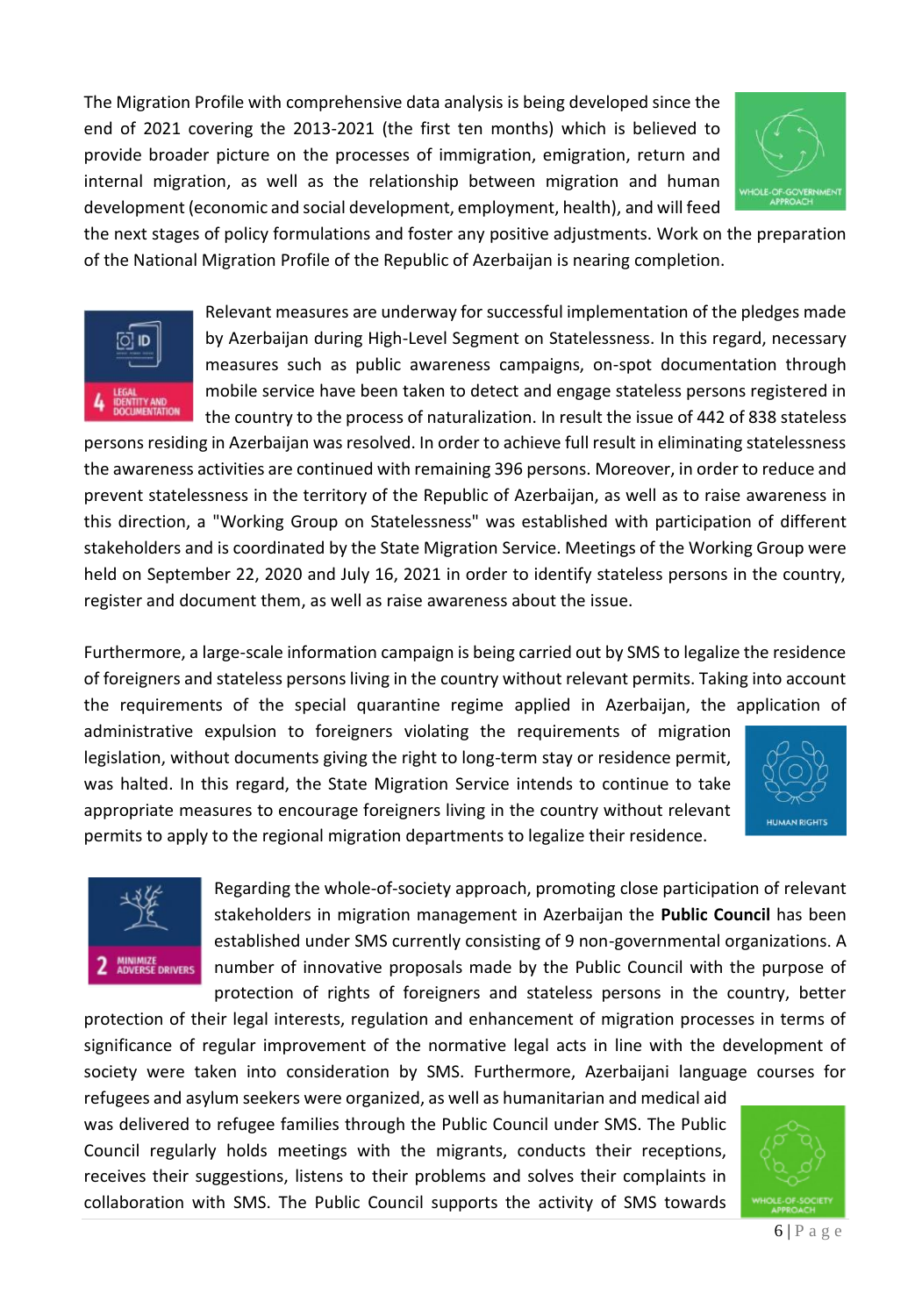raising awareness of foreigners and stateless persons about the existing legislative acts in the field of migration, its requirements and amendments to the legislation, as well. At the same time, the Public Council contributed to the development of the current periodical report, as well.

On June 28, 2019 the "Migration Volunteer" Public Union was established for involving youth to migration management and awareness-raising of migrants. In 2021 the new members of the Public Council were elected and "Migration volunteers" Public Union which is represented by youth received membership on the Council.





During 2018-2021 the Public Council organized language courses for 187 migrants from Afghanistan, supported documentation of 100 migrant children and directed to education premises in order to be engaged in proper education. In that timeframe 715 migrant families (2502 migrants) from Syria, Afghanistan, Pakistan, Moldova and

Turkmenistan have received humanitarian aid from the Council. 4 Integration support also included legal counselling (for more than 800 during the period), psychological support (65 migrants and children of migrant families) as well as, cultural integration programs which engaged around 600 migrants.

Similarly, the **Advisory Board** under SMS operates to bring together representatives of private sector



to assess the impact of migration policy on this sector. These structures aim to enhance engagement of various segments of society in migration governance, consequently, to ensure their positive impact in the management of migration processes. The Board aims to increase awareness about recruitment of migrants, key regulations and requirements of labor migration including entrepreneurship in

Azerbaijan and protect migrants from falling in irregular status. The Board also creates discussion space on facilitation of regulations for migrants in engagement in labor and economic market.

On October 4 and 5, 2021, within the framework of the 33rd session of the UN Committee on the Protection of the Rights of All Migrant Workers and Members of Their Families, the third periodic report of the Republic of Azerbaijan on implementation of the International Convention on the Protection of the Rights of All Migrant Workers and Members of Their Families was reviewed. During the event, information was provided on the steps taken in the development of the regulatory framework and organizational mechanism in connection with the implementation of the issues provided for in the Convention in our country over the past period.

The Covid-19 pandemic increased the concerns on how to ease the access of migrants to healthcare

and social services. The Working Group on the organization of medical care for migrants of the Public Council was established to exchange ideas and look for solutions on provision of Healthcare and social services for migrants. In 2021 awareness among migrants for improved migrants' satisfaction on access and quality



<sup>4</sup> Interview with Mr. Azer Allahveranov. The chair of Public Council under SMS. Question: What kind of assistance does Public Council provide for migrants?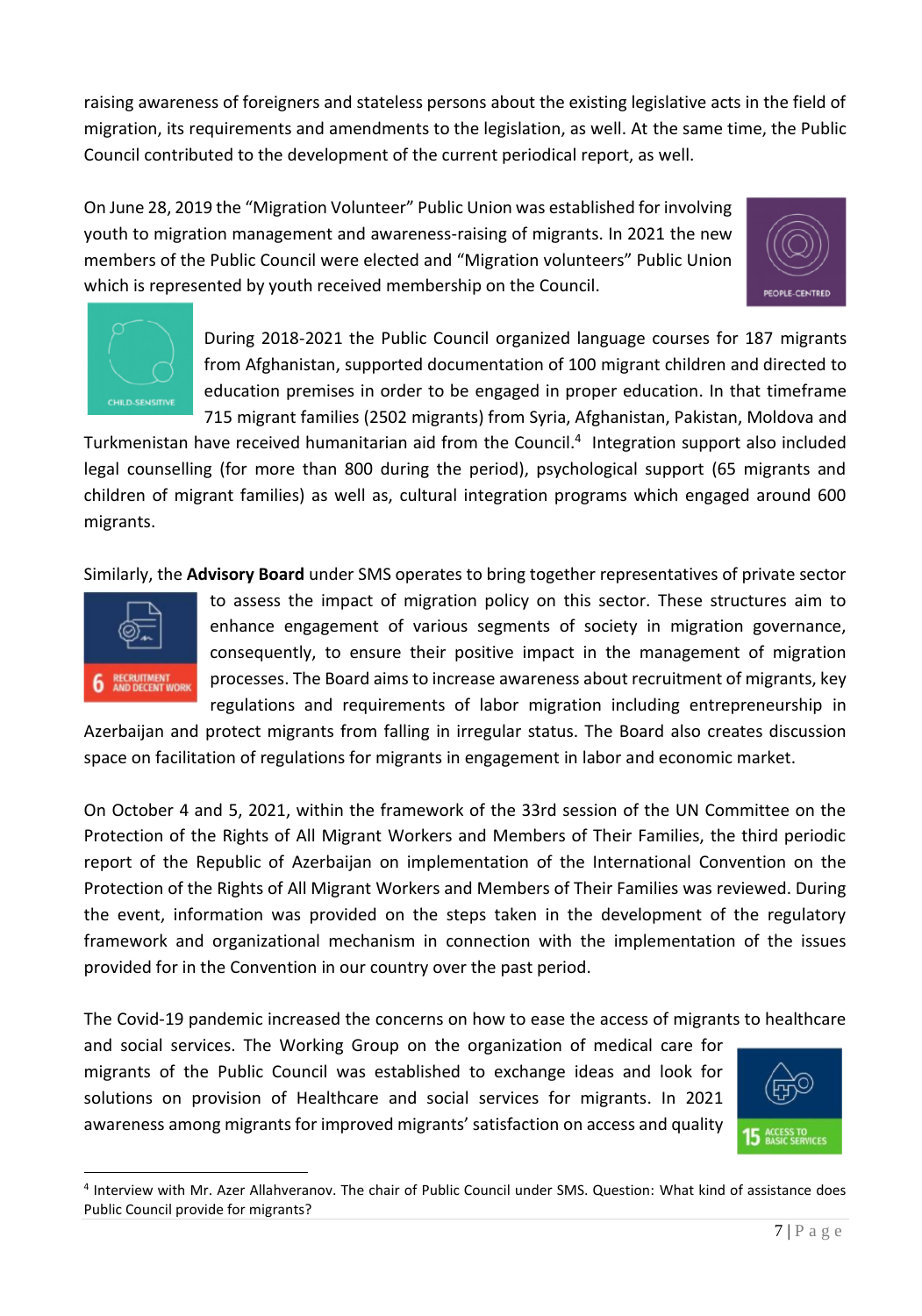of health care services in Azerbaijan was increased <sup>5</sup>.

Within the framework of projects implemented by SMS in partnership with IOM the setup of Language laboratory and development of software to improve migration management and services are main areas of contribution by the European Union (EU), BP and its partners, the Bureau of Population, Refugees, and Migration (PRM) of USA, the United States Agency for International Development, etc.

Furthermore, all three pledges voiced by the Government of the Republic of Azerbaijan at the first Global Refugee Forum held on December 17-18, 2019 have been fully implemented. Thus, according to the legislation, persons who have received refugee status or applied for refugee status can engage in labour activity in the country without a work permit. Persons under the auspices of the UNHCR were provided with access to personal identification numbers, employment contracts were concluded with them, and thus the right to work was granted to them. Also, by amending the Law of the Republic of Azerbaijan on Medical Insurance, foreigners and stateless persons who have received refugee status in the Republic of Azerbaijan and are under the protection of the UNHCR Representation in the Republic of Azerbaijan are considered insured and included in the compulsory health insurance system. The Ministry of Education covered the expenses of two students studying at higher education institutions and registered with the State Migration Service as refugees.



Furthermore, implementation of social projects such as the Migration School, the IT and PR school, the Migration Volunteers, Winners' Camp<sup>6</sup> and the Youth Development Forum contributes to raising awareness in this area, as well as supporting human development. Within the framework of the "Migration School" <sup>7</sup> project, participants get an excellent opportunity to gain professional knowledge in the field of migration, get information

about current migration trends and undergo an internship in the relevant structural units of the State Migration Service of the Republic of Azerbaijan. GCM recognizes that young people are at the Center of migration management, as their involvement in this process is one of the guarantees for effective coordination of migration issues, increasing transparency and inclusiveness, promoting cultural diversity, social



cohesion, mutual understanding, and the use of innovative methods in migration management. Awareness of youth on migration will serve as an innovative source to better understanding of migration phenomenon and reduce the development of misconceptions in society about migration. And as a result, migrants also benefit from this activity.

Moreover, the tree planting campaign organized together with IOM Mission in Azerbaijan, State Migration Service and the Ministry of Ecology and Natural Resources is noteworthy for raising awareness and increasing public attention on environment and climate change issues, as well as

<sup>&</sup>lt;sup>5</sup> Interview with Zenfira Mustafayeva, the chair of "Women aid social initiatives" Public Union. Question: What is needed in order to increase the easy access and satisfaction of migrants to healthcare and social services in Azerbaijan: The coordinated work among involved agencies and institutions, as well as strong awareness raising among migrants are essential.

<sup>6</sup> [https://migration.gov.az/en/news\\_detail/14665](https://migration.gov.az/en/news_detail/14665)

<sup>7</sup> https://migrationnetwork.un.org/practice/organization-migration-school-projects-raise-awareness-and-strengthencapacity-building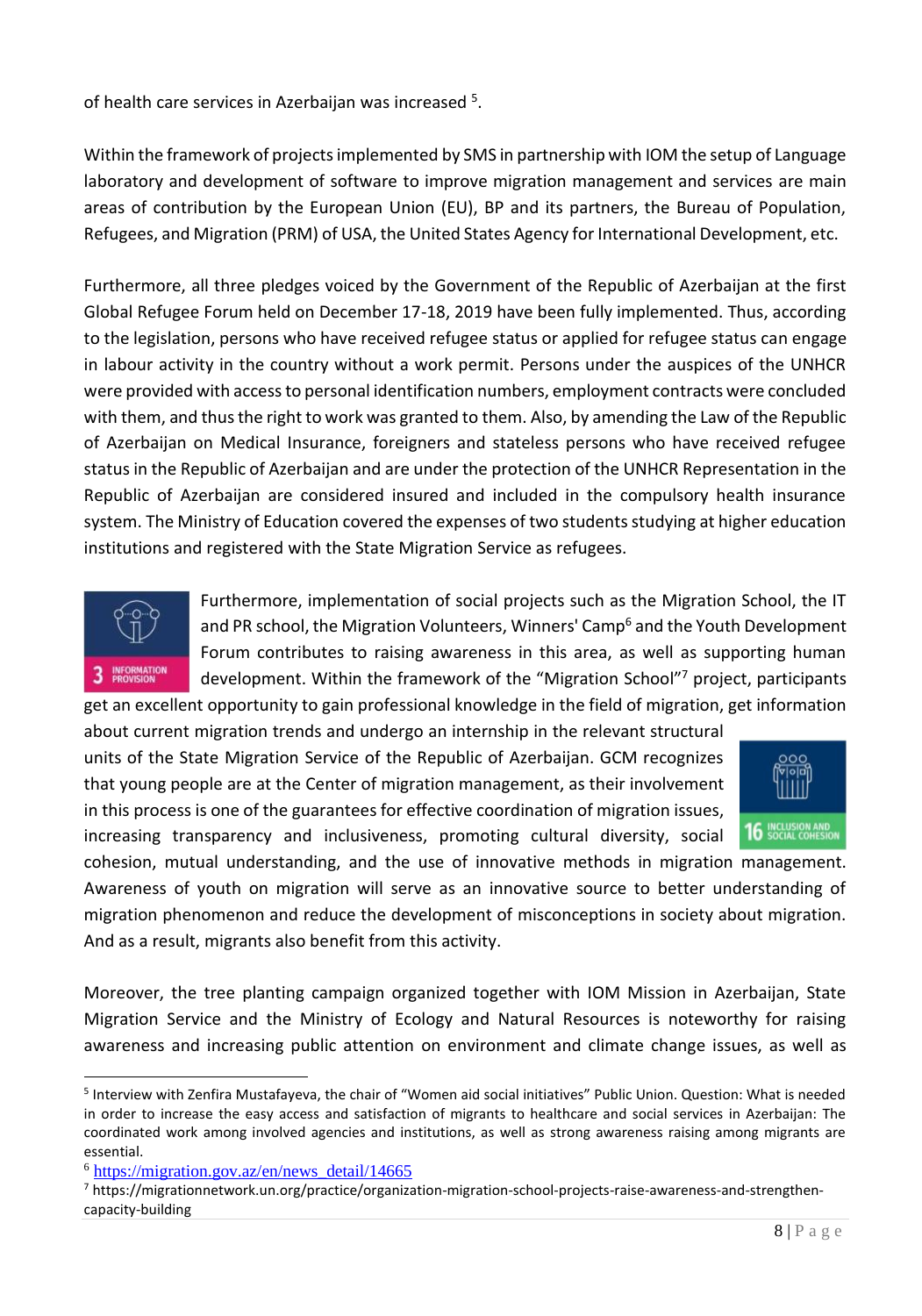supporting initiatives of the Government of the Republic of Azerbaijan on green zones and environment. This initiative is aligning with the Objective 2 of GCM on Minimizing the adverse drivers and structural factors that compel people to leave their country of origin, particularly the section regarding the Natural disasters, the adverse effects of climate change, and environmental degradation.

In the light of IMRF State Migration Service continues to raise information about the Forum and GCM, as well as share insights that the migrants are in the centre of migration policy of Azerbaijan. One of the important aspects of the country's migration policy is creating favourable conditions to ensure the full social integration of migrants living in the territory of the Republic of Azerbaijan into society, application of whole-of-society approach in order to address all aspects of migration issues, as well as promotion of the involvement of migrants themselves in this process.

Another important initiative to ensure whole-of-society approach was establishment of the Migrant Council under the State Migration Service. The purpose of the initiative is to contribute to the above-

mentioned goals, at the same time to ensure more active participation of migrants residing in the country in the migration management of Azerbaijan, to improve the effectiveness of the protection of their human rights and freedoms, the quality of services provided to foreigners and stateless persons and to ensure transparency, as well as to assess the impact of the decisions taken in the sphere of migration on daily



life of foreigners. The establishment of Migrant Council has received great interest among migrant communities. Migrants believe that they may contribute a lot to further strengthening of migration management in Azerbaijan.<sup>8</sup>



Regarding policy and legislative reforms on eradication of trafficking, the adoption of "National Action Plan on Combating Trafficking in Human Beings in the Republic of Azerbaijan for 2020-2024" in July 2020 is one of the achievements of the Azerbaijani Government. The implementation of the National Action Plan with concerted efforts

of the relevant state agencies, including the SMS considers the following activities:



<sup>8</sup> Interview with Ms. Mesume Shukrzade, the citizen of Iran Islamic Republic residing in Azerbaijan more than 10 years.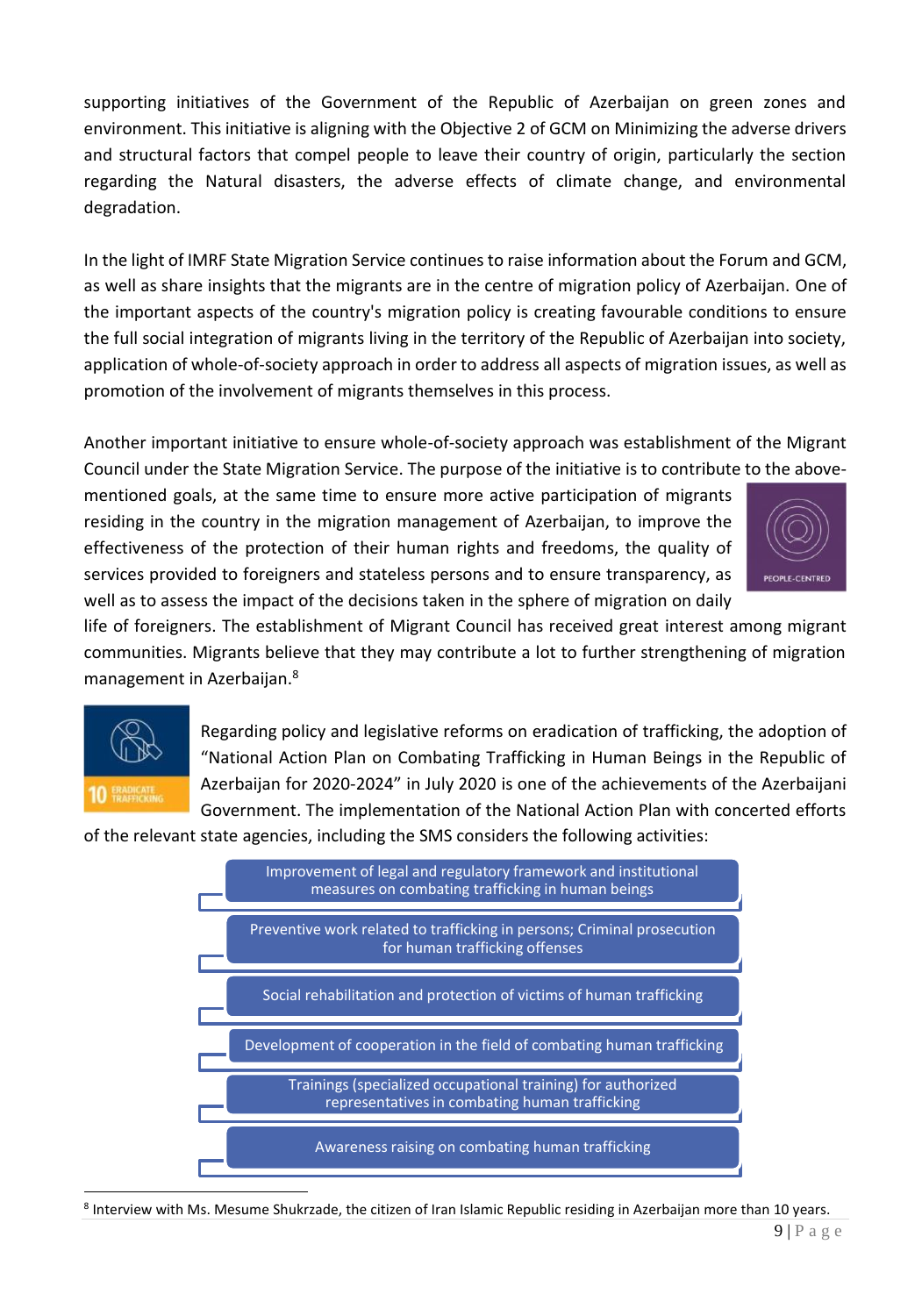

As a support to the capacity building component highlighted in the Action Plan, SMS with support of IOM organized a pilot training on "Countering Human Trafficking" at the end of 2021 in the Regional Training Centre on Migration (RTCM) which is targeted to be fully operationalized in near future. It was positive practice and focused on identification of victims and referral, interagency coordination and prosecution which

will lead to upgrading Azerbaijan's results in globally recognized reports.

Trafficking in human beings has been criminalized under the Criminal Code of Azerbaijan as a Crime

against individual dignity<sup>9</sup>. Foreign citizens or stateless persons who have become human trafficking victims are provided with the same protection and support as citizens of the Republic of Azerbaijan. According to the amendments made to the Migration Code, grounds have been established to grant foreigners and stateless persons who have been considered victims of human trafficking with permits for



temporary residence in the territory of the Republic of Azerbaijan. In addition, according to the Migration Code, foreigners and stateless persons who are considered victims of human trafficking or assisting criminal prosecution are issued a temporary residence permit. The amount of benefits provided to victims of trafficking during the reintegration period has been increased.



Therefore, the key implementing agency of the Action Plan, Main Department on Combating Trafficking in Human Beings (of MIA) has put bigger emphasis on rehabilitation of victims as well as assessment of vulnerabilities which pertains the heavy social work. In particular, for this social work the Department has continued close cooperation with civil society organizations and their social

support to the victims and vulnerable population was highly appreciated by the head of Main Department during the meeting organized in September 2021<sup>10</sup>. Furthermore, MIA is regularly informed by SMS about the labor migrants who are considered as a potential victim of human trafficking. Dozens of officials of relevant

state authorities and representatives of NGOs took part in national and foreign conferences, seminars, trainings, round tables, working groups, expert meetings and training courses on the relevant topics, as well as attended as trainers in order to increase effectiveness of combating human



trafficking, study the best international practices in this sphere, and to develop professionalism in the field of identification of victims of forced labor and provide support to them. It needs to be mentioned that the shelter for victims of trafficking which is financed by the Government is fully operated by CSO and it gets extra support from other shelters which are run by NGOs. In 2021 "Clean world" Women Aid Public

Union and "TAMAS" Regional Development Public Union have provided legal, psychological and social assistance to 44 victims of trafficking. <sup>11</sup> In accordance with the GCM Objectives on ensuring accurate and timely information for migrants at all stages of migration process and enabling them to access



 $^9$  https://www.legislationline.org/download/id/8304/file/Azerbaijan\_CC\_am2018\_en.pdf

<sup>10</sup> https://www.insanalveri.gov.az/?/az/news/view/240/

<sup>&</sup>lt;sup>11</sup> Interview with Ms. Sudaba Mammadova- co-chair of "TAMAS" Public Union. What are the key challenges that foreign victims of trafficking face and you got challenged in order to provide timely assistance and rehabilitation services? The documentation of foreign citizens appears as one of key challenges, as well as language barrier and some elements of culture may create challenge for us during service, therefore close relations with diplomatic missions and consulates of those countries are extremely important.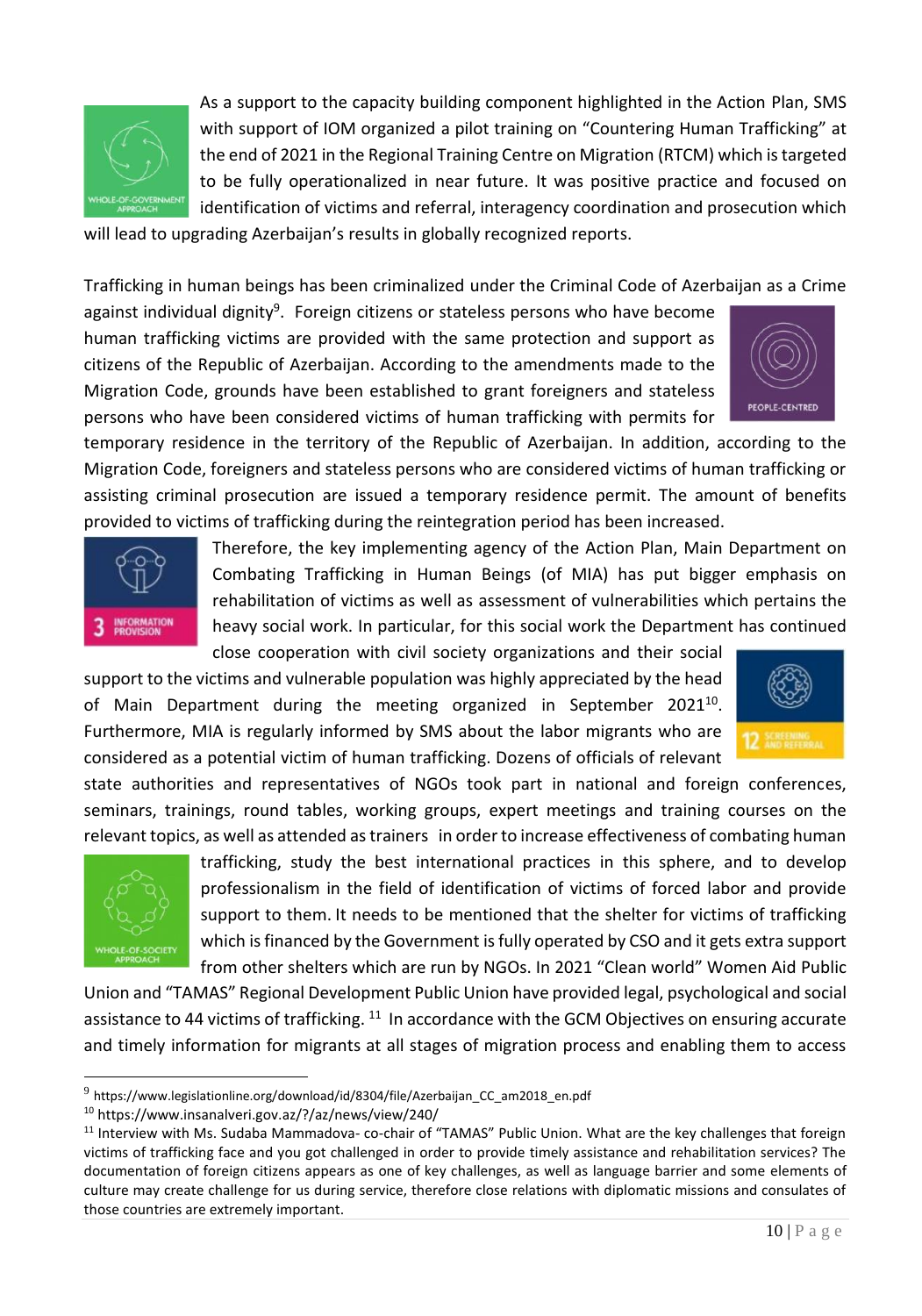basic services, including in emergency situations, as well as promptly addressing relevant applications and enquiries the "Call Center" of SMS was switched to **24/7 operation** and **"MigAz"** mobile application of SMS was launched respectively. The enquiries can be directly responded and processed through the application that functions in Azerbaijani, English, and Russian languages. This also supports implementation of GCM Objective on strengthening certainty and predictability in migration procedures for appropriate screening, assessment and referral.

In addition to the official web page of the Service that provides comprehensive information on various aspects of the governance and implementation of migration process a new website (**www.migrationto.az)** was developed with the support of EU and International Centre for Migration



Policy Development (ICMPD). The new website serves as a centralized and publicly accessible virtual source for obtaining information on pathways for regular migration, visa requirements, application procedures, fees, requirements for work permit, and regarding professional qualification. The website is currently functioning in 3 languages (Azerbaijani, English and Russian).

A number of events on raising awareness of the public in the field of migration are jointly organized by the SMS, district and city executive authorities, as well as higher educational institutions with the participation of the local municipalities, employers, media representatives, foreigners and stateless persons. During the series of events detailed information on all aspects of the migration legislation, as well as the requirements of the existing legislation with regard to the labor migrants are provided to the public. The development and broadcasting of videos indicating regulation procedures of the existing relations in the field of migration are ensured. "Open door day" – civil forums, mobile services with the participation of foreigners and stateless persons, citizens, representatives of relevant state entities, public organizations, employers, entrepreneurs were organized, as well as publication of wide range of articles in periodic and electronic media and broadcasting of reportages in TV channels are ensured. During 2018-2021 SMS organized large-scale awareness raising campaign among migrants. General awareness raising via videos and delivering information in an addressed order were implemented within the framework of the campaign, and 40000 flyers and 1200 posters were distributed within a month. 31 mobile services have been rendered and in total 49 information sessions have been organized in rural regions. Moreover, large-scale awareness raising works are carried out at the border crossings points by using specially designed printing materials. The Public Council under SMS and "Migration Volunteer" Public Union supports the activity of SMS towards raising awareness of foreigners and stateless persons about the existing legislative acts in the field of migration, its requirements and amendments to the legislation, as well.

In addition, currently the platform on emigration is being developed with the aim of protecting the rights and freedoms of citizens of Azerbaijan temporarily or permanently residing outside the country, informing them about the migration legislation of the country of residence, as well as diaspora organizations, relevant



state bodies and other useful activities. With the help of this platform, citizens of the Republic of Azerbaijan living abroad will receive more reliable information through the electronic emigration registration system, and will also be aware of useful and practical information. Through the platform,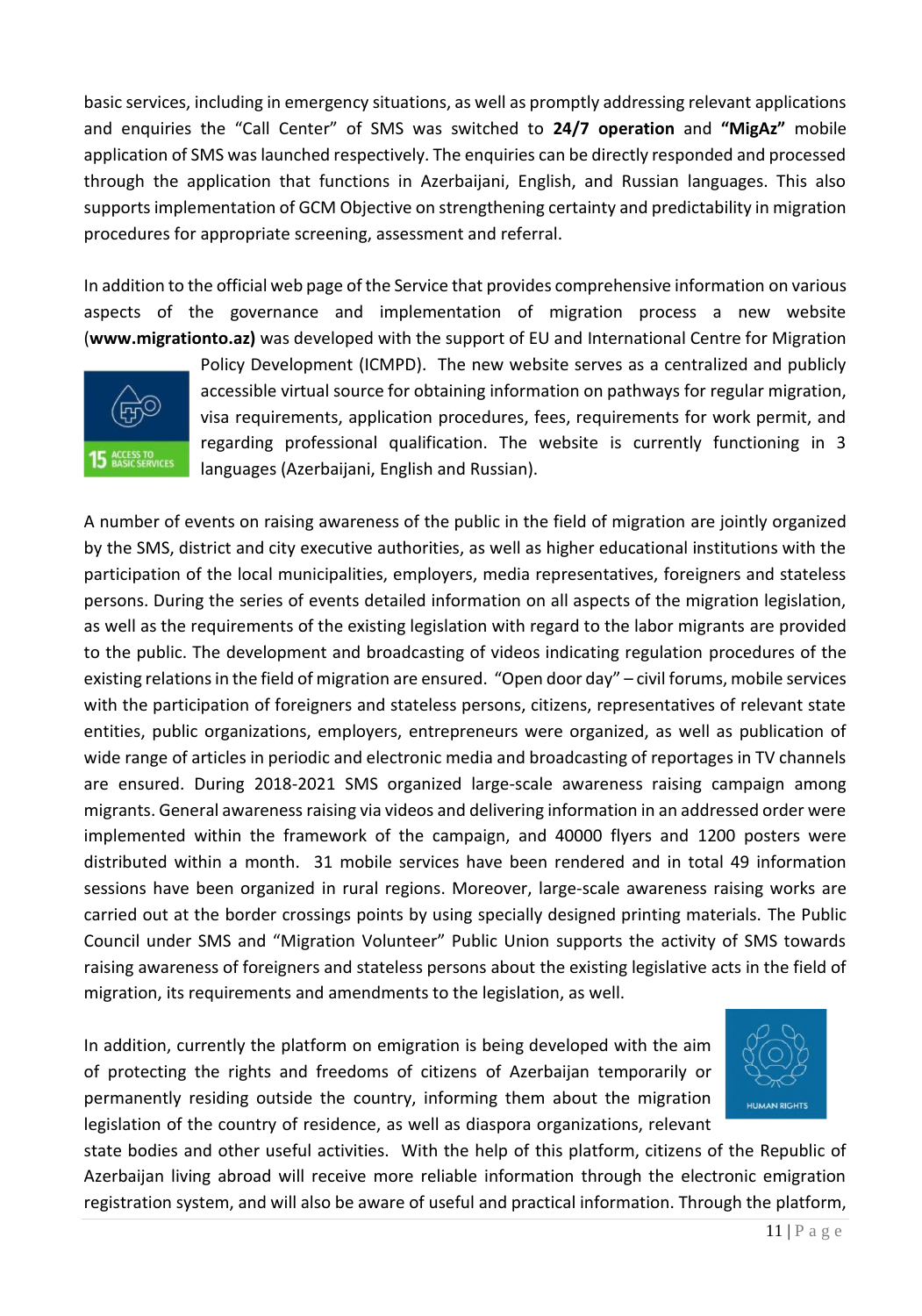it will be possible to contact Azerbaijanis living abroad, to find answers to questions of interest.



Another substantial project on the application of API (Advanced Passenger Information) and PNR (Passenger Name Record) systems in Azerbaijan, as well as the harmonization of relevant mechanisms with ICAO standards for integrated, secure and connected border management has completed its first phase and in its upcoming second phase the project aims to support the creation of right conditions to set up

Passenger Information Units (PIU) in Azerbaijan.

In 2020 the Republic of Azerbaijan put an end to the occupation of its territories by Armenia which continued for almost 30 years. By liberating its occupied territories Azerbaijan fulfilled requirements of international law and UN Security Council resolutions. The end of the occupation created new realities and opportunities for peace and prosperity in the region, as well as ensuring the rights of IDPs to return to



their homeland. It created an opportunity also to strictly control irregular migration channels and strengthen mechanisms for regulating the people's movements. Furthermore, reintegration of liberated territories to the general economy of the country and return of IDPs to territories liberated from the occupation will intensify migration processes not only in the Republic of Azerbaijan, but also in the whole region.



With the support provided by IOM Mission in Azerbaijan and European Union a comprehensive report named "Mapping the Azerbaijani Diaspora: Insights from Big Data" <sup>12</sup>was prepared. In line with the whole-of-society approach specified in the GCM the publication provides IOM and the Government with insights into the skills and demographic profiles of Azerbaijani diaspora communities to develop

engagement strategy and identify potential partnerships. The report focuses on top sectors of employment in the selected host countries, gathers opinions regarding quality of education and work environments in Azerbaijan and gauges interest in skills transfer initiatives. The report is notable for the comprehensive research methodology applied in collecting and analysing the data which aims to further expand upon the existing scholarship and statistics with an exercise into big data analysis to map the Azerbaijani Diaspora. Based on the findings the report presents key recommendations for: Social and Economic Development, Messaging and Outreach Strategies, and Direction of Future Research. Diaspora Committee has been actively involved in work of UNNM since its establishment, and contributed to the review of Progress Plan of UNNM Azerbaijan by suggesting activities related to "brain gain" among diaspora communities, with the purpose of increasing education level and achieving sustainable development.

 $12$  "Mapping the Azerbaijani Diaspora: Insights from Big Data" drafted by LUCIA SAVCHICK, IOM Publication, Baku, 2018 Email: iombaku@iom.int Website: www.iom.az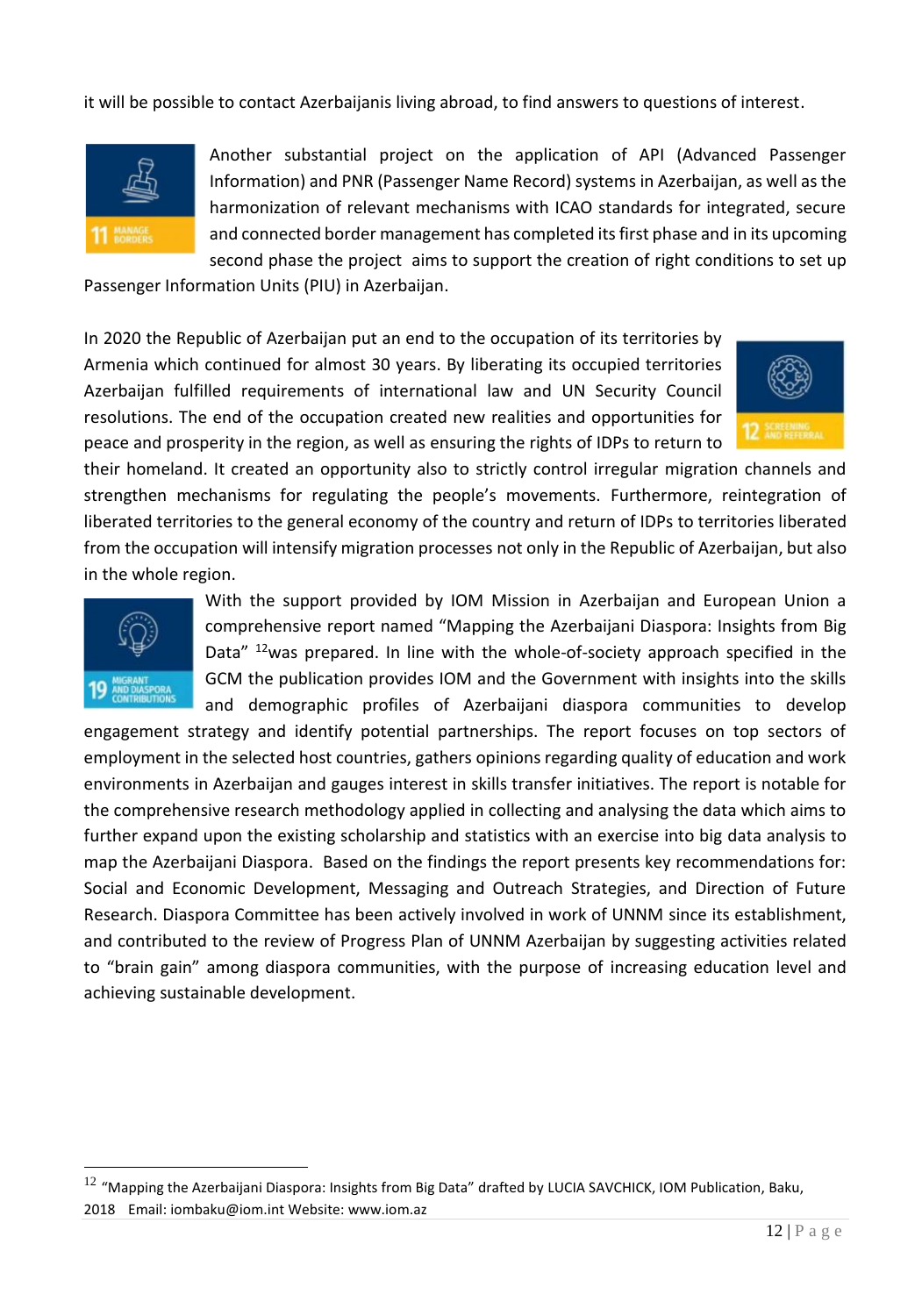

To further enhance the civil participation in migration management "Open Door Day" citizen forums, awareness raising events, mobile services, as well as conferences at national level were organized by SMS in the regions of the country. The events were conducted with participation of migrants and stateless persons, as well as, local



citizens, representatives of relevant state entities, public organizations, employers, and entrepreneurs aiming to eliminate all forms of discrimination and promoting evidence-based public discussion to form migration-related perceptions. Such perceptions empower societies and migrants for full inclusion and social cohesion as per specified in the GCM. For the purpose of supporting integration of migrants into the Azerbaijani society, the Training Center of SMS organizes free courses for foreigners and stateless persons on Azerbaijani language, history, culture, legislation on rights and obligations of foreigners and stateless persons since October, 2016. Thus, in 2016-2021, more than five thousand foreigners and stateless persons participated in the courses. Moreover, the "Sociocultural integration of foreigners residing in Azerbaijan and persons granted with refugee status to Azerbaijani society" project was implemented in 2019. The awareness raising campaign is conducted in 2 directions – general awareness by video clips and informing the targeted foreigners. 40.000 flyers were published in Azerbaijani, Russian and English languages within the campaign. These flyers were presented to foreigners in airport, sea ports, railways, restaurants network, etc. During 2020, 9 mobile services, 20 awareness-raising events, and during 2021, 22 mobile services, 29 awareness-raising events were held and information booklets on migration rules and e-services were prepared.

Furthermore, a new project is planned to be implemented jointly with the International Center for Migration Policy Development under the EU Migration Practice Assistance Tool (MIEUX+) to develop a strategic document and build capacity for effective integration of migrants. The project will conduct activities to strengthen the skills and knowledge of relevant stakeholders in terms of the implementation of



the strategic document on the integration of migrants and its action plan. The Public Council also actively implements two different projects on integration of migrants, targeting Baku and all other regions of Azerbaijan and focusing on psychological adaptation and social integration to community.<sup>13</sup> Foreigners living in Azerbaijan can be vaccinated against COVID-19 on an equal basis with citizens of



Azerbaijan. At the same time, in line with international obligations, in order to ensure that irregular migrants can benefit from vaccination activities, conditions have been created for them to apply for vaccination without administrative removal from the country, and migrants are encouraged to apply for vaccination.

For facilitation of safe and dignified return and readmission, as well as sustainable reintegration of migrants, agreements on readmission of persons residing without authorization signed between Azerbaijan and the European Union, as well as Norway, Switzerland and Montenegro are successfully implemented. Currently, similar agreements and protocols on readmission with 25 more countries are in the process of conclusion.



 $13$  Interview with Mr. Azer Allahveranov. The chair of Public Council under SMS.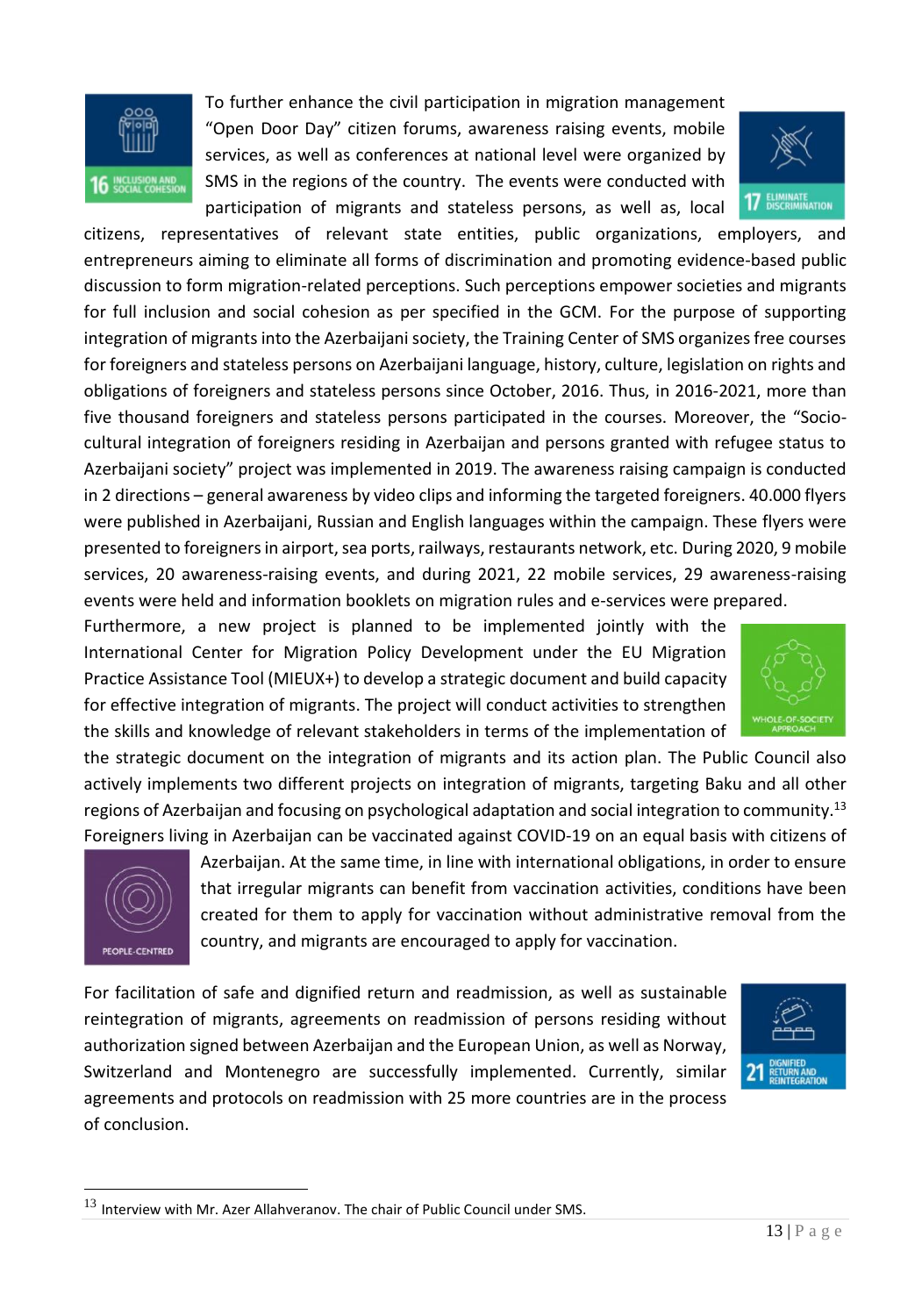Additionally, in cooperation with the international organizations, particularly IOM and ICMPD various projects were implemented (for example, "Strengthening readmission management in Azerbaijan" project by IOM, "Reintegration Support to Azerbaijani Returnees (RESTART)" project by ICMPD (completed in 2021) and etc.). The readmission, return and reintegration programs targeted the facilitation of sustainable reintegration of returned migrants, promotion of dignified return and ensuring due process, individual assessment, and effective remedy. Development of reintegration guidelines, improving capacities on providing reintegration support to vulnerable categories of returnees in cooperation with the civil society organizations, as well as providing reintegration support to citizens of Azerbaijan returned from EU Member States and other regions of the world were envisaged within the framework of described projects. A Working Group, established in 2016 and consisting of representatives of the relevant central executive authorities is actively involved in developing flexible solution of reintegration (accommodation, health care, employment, social security, and education) of readmitted persons into the society in cooperation with relevant state authorities.



Moreover, the "Strengthening readmission management in Azerbaijan" project of IOM aims to enhance readmission management in Azerbaijan particularly through

introduction and operationalization of an Electronic Readmission Case Management System (ERCMS) in order to strengthen

institutional links between consulates and other officials of countries of origin and destination and ensure certainty, security and dignity upon return and readmission. The project also targets achieving capacity building and preparation of statistical



reports on readmitted Azerbaijani citizens. At current stage the Project succeeded to develop Blueprint Document for the Model Readmission Case Management System (RCMS) customization and the testing of Front-End Segment of the System has been conducted. The project continues capacity building Trainings on system use.



Azerbaijan in close partnership with IOM Mission in Azerbaijan has launched project to facilitate digitalization of remittance transfers and identification of modalities for more efficient and cost-effective remittance flows, as well as improved interlinkages to greater financial inclusion of migrants leading to larger and more sustainable

socioeconomic impact. The project will study the legal, social, economic and gender related gaps regarding the growth of digital remittances and will update the data to inform the policies and planning related to remittances.



State Migration Service has been actively involved in the work of UNNM which

includes all UN Agencies operating in Azerbaijan. It creates opportunity for Azerbaijan to highlight migration related targets within sustainable development Agenda. Government is providing close support in

review and development of Progress Plan of UNNM which will define and prioritize the joint activities with UNNM member Agencies through interlinkages determined



between GCM objectives and UNSDCF (2021-2025). Another good practice in Azerbaijan is that the UNNM has observer participants from other related government institutions, such as Diaspora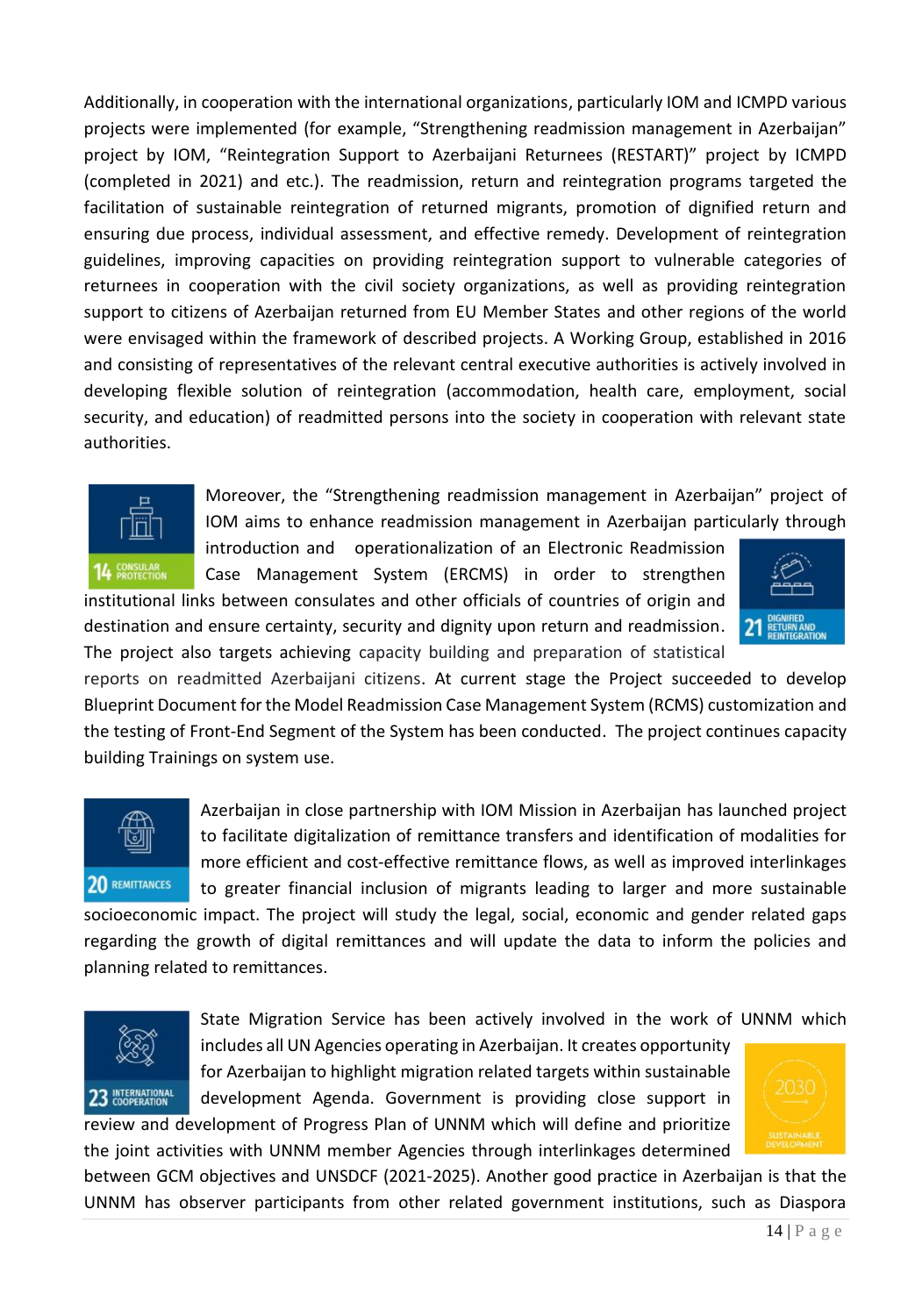Committee, Human Rights Commissioner Office, civil society, academia and private sector<sup>14</sup>.



The UNNM works closely with the State Migration Service (SMS), and relevant governmental entities, as well as International Organizations (IOs), non-governmental organizations (NGOs), civil society organizations (CSOs), Academia, Private Sector, donors and other entities dealing with migration issues in Azerbaijan, to promote effective migration management and governance, while supporting mechanisms to

advance the protection of the rights and well-being of migrants and communities in a coherent, holistic manner, in line with the GCM and in accordance with the draft Migration Strategy of the Republic of Azerbaijan, as well as other bi-and-multilateral frameworks.

As a follow up of the project on "Support to the Implementation of the Mobility Partnership with Azerbaijan (MOBILAZE)", the MOBILAZE-2 project is currently being implemented by the International Centre for Migration Policy Development in Azerbaijan. The main purpose of the project is to contribute to the development and implementation of evidence-based migration and border management policy agenda in Azerbaijan. The project includes activities on developing a study on the best practices in migration and border management, improving research and analytical skills, strengthening institutional capacity to provide integration services for migrants, including refugees, increasing training capacity on migration and border management, as well as raising awareness on migration. The overall objective of the project is to promote regular migration through effective implementation of the Mobility Partnership between the EU and Azerbaijan with a specific focus on strengthening the capacity of the government to develop and implement its national migration policy.

Another important and clear manifestation of Azerbaijan's commitment to fostering cooperation and promoting orderly migration through capacity building is the planned establishment of a Regional Training Center on Migration (RTCM) with launched<sup>15</sup> early stage with the support of the IOM

Development Fund. RTCM will contribute to capacity building of migration agencies in the countries of the region and beyond, as well as become a platform for training representatives of stakeholders in the field of migration, strengthen cooperation through the establishment of a pool of specialists and raise awareness related with various aspects of migration. RTCM is planned to be a training institution and



knowledge hub for different stakeholders, which will prepare highly qualified specialists in the field of migration based on a modern training methods and modules.

The Center can contribute to the promotion of orderly and regular migration within the region and its use as an element of development through the sharing of best practices, as well as the promotion of cooperation in various formats. In parallel it will support the promotion of migration and development and facilitation of mutual recognition of skills, qualifications and competences. RTCM is expected to

<sup>&</sup>lt;sup>14</sup> Interview with Mr. Azer Allahveranov. The chair of Public Council under SMS. Question: What UNNM Azerbaijan may contribute to migration management in Azerbaijan? – The UNNM in Azerbaijan should use the advantage of including almost all sectors (with observer status) which will create opportunity to raise more inclusive discussions it may in future create baseline for intersectoral dialogue on specific migration related issues.

<sup>15</sup> www.rtcm.az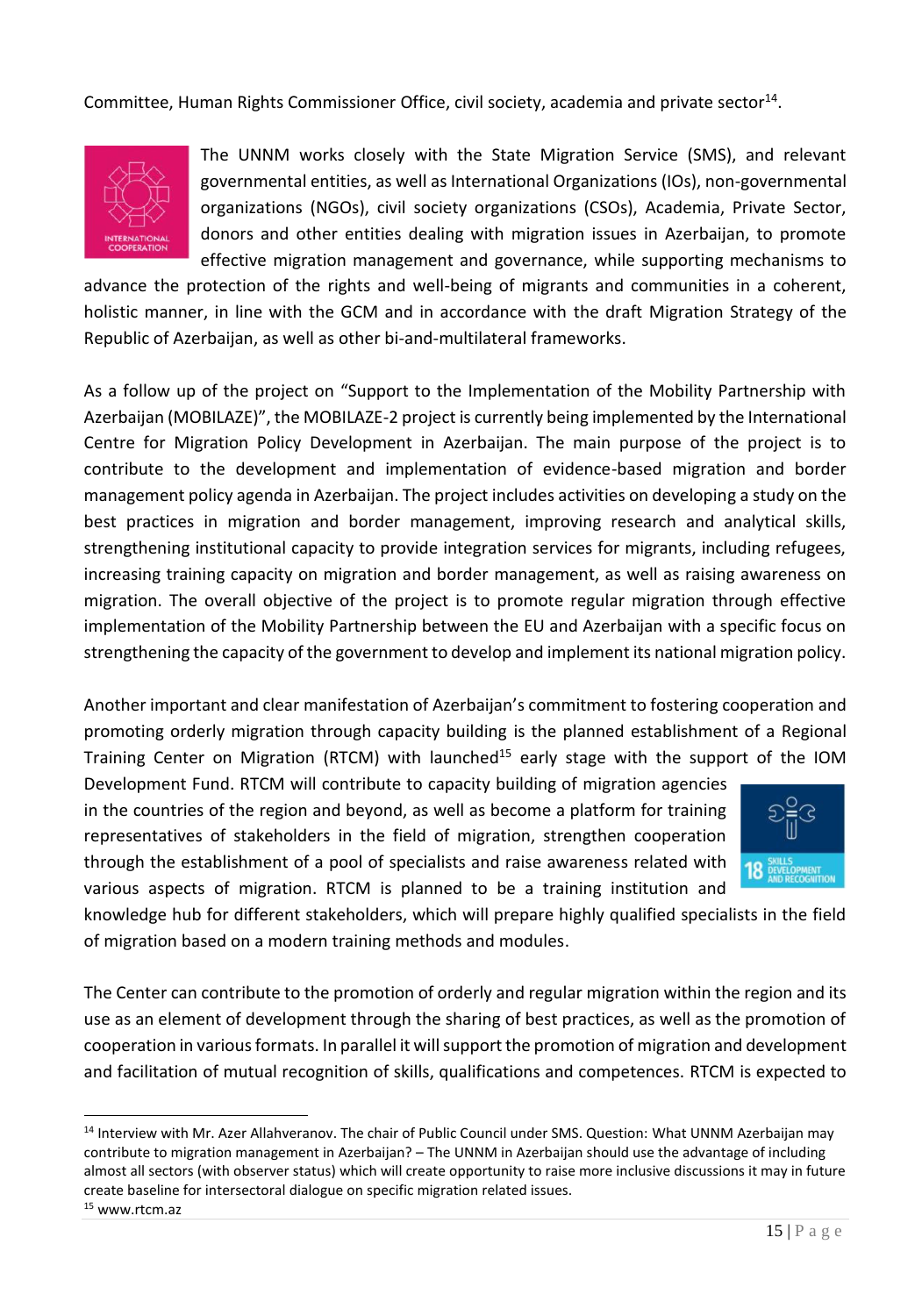serve countries of Central Asia, Middle East, Eastern Partnership, and beyond.

The efforts of Azerbaijan on upholding the capacity building on migration is related with the understanding that "education and study of migration is interlinked to both social and political studies and it is a necessity to include it into curricula of higher education". $^{16}$ 

Considering the achievements of the country in the field of migration management at both national and regional levels, in April 2020 Azerbaijan has been elected as a member of the **Steering Group of the Global Forum on Migration and Development**, which is an indicator of Azerbaijan's commitment to development of regional partnerships on migration.

To foster international cooperation and global partnerships for safe, orderly and regular migration, agreements for cooperation on migration was signed with the Republic of Belarus, the Republic of Kazakhstan and Turkmenistan, and a Memorandum of Understanding with the Kingdom of Belgium. Currently, signing of relevant documents on cooperation with 13 other countries is underway. The Ministry of Foreign Affairs are one of key facilitators of ongoing negotiations.

On May 7, 2020, with the initiative and coordination of Azerbaijan a video-conference meeting of the heads of migration agencies and relevant authorities of the Cooperation Council of Turkic Speaking States (now Organization of Turkic States) was held to learn, discuss and find ways out of the situation of migrants staying and residing in their territories who are in a difficult situation due to the COVİD-19 pandemic. During the meeting, the measures taken by the member and observer states to prevent pandemics were discussed and a number of decisions were made to ensure that migrants have access to basic services, find solutions to the difficulties they face.<sup>17</sup>Azerbaijan continues its engagement in the Almaty Process, a regional consultative process on refugee protection and international migration to, from and within Central Asia,<sup>18</sup> Prague Process which was launched in order to trigger cooperation among EU countries, Schengen countries, Eastern Partnership and Western Balkan states, Central Asian countries, Russia and Turkey in migration sphere, and Budapest Process bringing together more than 50 governments and 10 international organizations, acting in direction of establishing system of constant regulation of migration.<sup>19</sup>In addition, the State Migration Service participated in a number of events organized by international organizations (including the 112th meeting of the IOM Council, the Vienna Migration Conference).

<sup>&</sup>lt;sup>16</sup> Interview with Ms. Aytan Gurbanova, PHD candidate of Baku State University specialized n migration studies. Question: How the education and study on migration develop in Azerbaijan what are needs? "There is great gap in specialization on migration, because it is enough broader phenomenon it has interlinkage with key political and social science therefore, we need to include migration studies in the curricula of law, international Relation, economics, social studies."

<sup>&</sup>lt;sup>17</sup> https://migrationnetwork.un.org/practice/migration-coordination-conference-cooperation-council-turkic-speakingstates-immediate

<sup>18</sup> [https://www.unhcr.org/centralasia/en/about-almaty-](https://www.unhcr.org/centralasia/en/about-almaty-process#:~:text=The%20Almaty%20Process%20is%20a,and%20coordination%20on%20mixed%20migration.)

[process#:~:text=The%20Almaty%20Process%20is%20a,and%20coordination%20on%20mixed%20migration.](https://www.unhcr.org/centralasia/en/about-almaty-process#:~:text=The%20Almaty%20Process%20is%20a,and%20coordination%20on%20mixed%20migration.)

<sup>19</sup> [https://migration.gov.az/international/international.](https://migration.gov.az/international/international)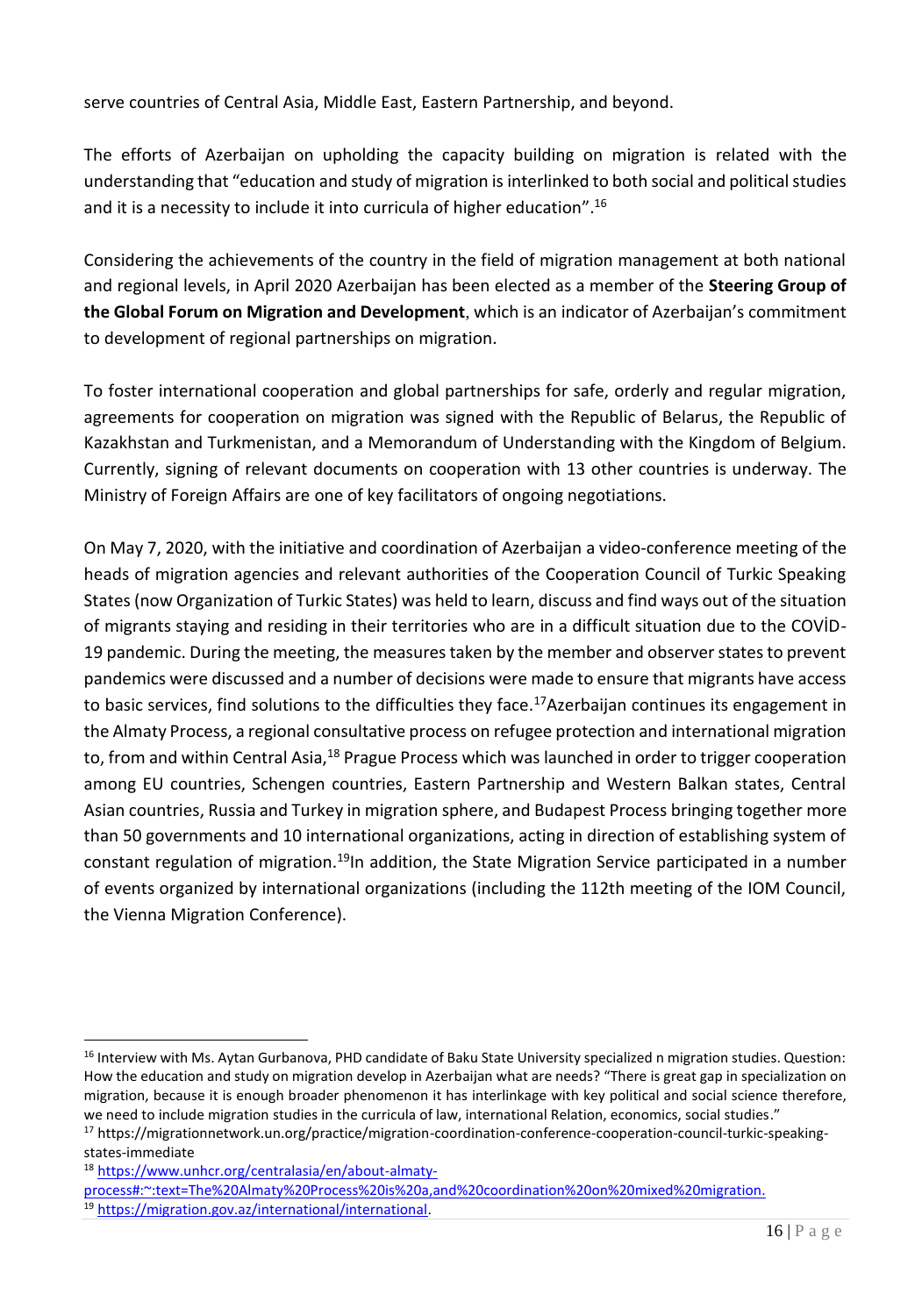

On December 2021, right after Azerbaijan's admission to GCM Champion Countries Initiative the State Migration Services of Azerbaijan and Ukraine has signed "Memorandum of Understanding between the State Migration Service of the Republic of Azerbaijan and the State Migration Service of Ukraine on cooperation in the field of migration" which will pave the way for expanding the existing mutually

beneficial cooperation and will open up new opportunities for building stronger relationships at regional level."

Also, in order to establish a representative office of the International Center for Migration Policy Development in the Republic of Azerbaijan to determine the status, privileges and immunities of its staff, on March 17, 2021 Agreement between the Republic of Azerbaijan and the International Centre for Migration Policy Development on the status of the organization in Azerbaijan was signed and entered into force. Also, work is underway to sign a Memorandum of Understanding on expanding cooperation with the International Organization for Migration.

> *The impact of coronavirus disease (COVID-19) on governance of migration in Azerbaijan*

It has been already three years that the whole world is struggling with **COVID-19**, as well as its multifaceted consequences. As a result of the restrictions on cross-border movement, the international migration and migrants are going through one of the most challenging times ever. Along with all the people on the move, **vulnerable migrants, in particular, are more affected by the adverse impacts of the pandemic which increases gravity of the case**.

During this period the most common policy reactions in terms of migration were **suspension of visa issuance, travel restrictions and closure of borders which challenged human mobility and migration managemen**t across the whole world. **In light of these limitations and restrictions the key challenge faced by the states was to overcome these difficulties with a minimum negative impact on migrants.**

Following the first incident of COVID-19 infection case at the end of February 2020 Azerbaijan also felt necessity to close state borders, suspend transportation of passengers from other countries, and internal mobility of people were also restricted to prevent further spread of the disease.

In mid-June 2020, Azerbaijan together with 103 Member and Observer States of the United Nations released a **Joint Statement on the Impact of COVID-19 on Migrants**<sup>20</sup>. The Statement mentions the devastating global effects of the spread of the disease worldwide and calls for the international cooperation to prioritize the protection of human rights and address the needs of migrants during the pandemic.

The impact of COVID-19, lessons learned, as well as measures taken regarding pandemic should be highlighted and the experience of Azerbaijan can be referred among best practices, as they were in

<sup>&</sup>lt;sup>20</sup> [https://www.un.int/philippines/statements\\_speeches/joint-statement-impact-covid-19-](https://www.un.int/philippines/statements_speeches/joint-statement-impact-covid-19-migrants#:~:text=Excellency%2C&text=The%20statement%20welcomes%20your%20report,economies%20heavily%20dependent%20on%20remittances)

[migrants#:~:text=Excellency%2C&text=The%20statement%20welcomes%20your%20report,economies%20heavily%20d](https://www.un.int/philippines/statements_speeches/joint-statement-impact-covid-19-migrants#:~:text=Excellency%2C&text=The%20statement%20welcomes%20your%20report,economies%20heavily%20dependent%20on%20remittances) [ependent%20on%20remittances.](https://www.un.int/philippines/statements_speeches/joint-statement-impact-covid-19-migrants#:~:text=Excellency%2C&text=The%20statement%20welcomes%20your%20report,economies%20heavily%20dependent%20on%20remittances)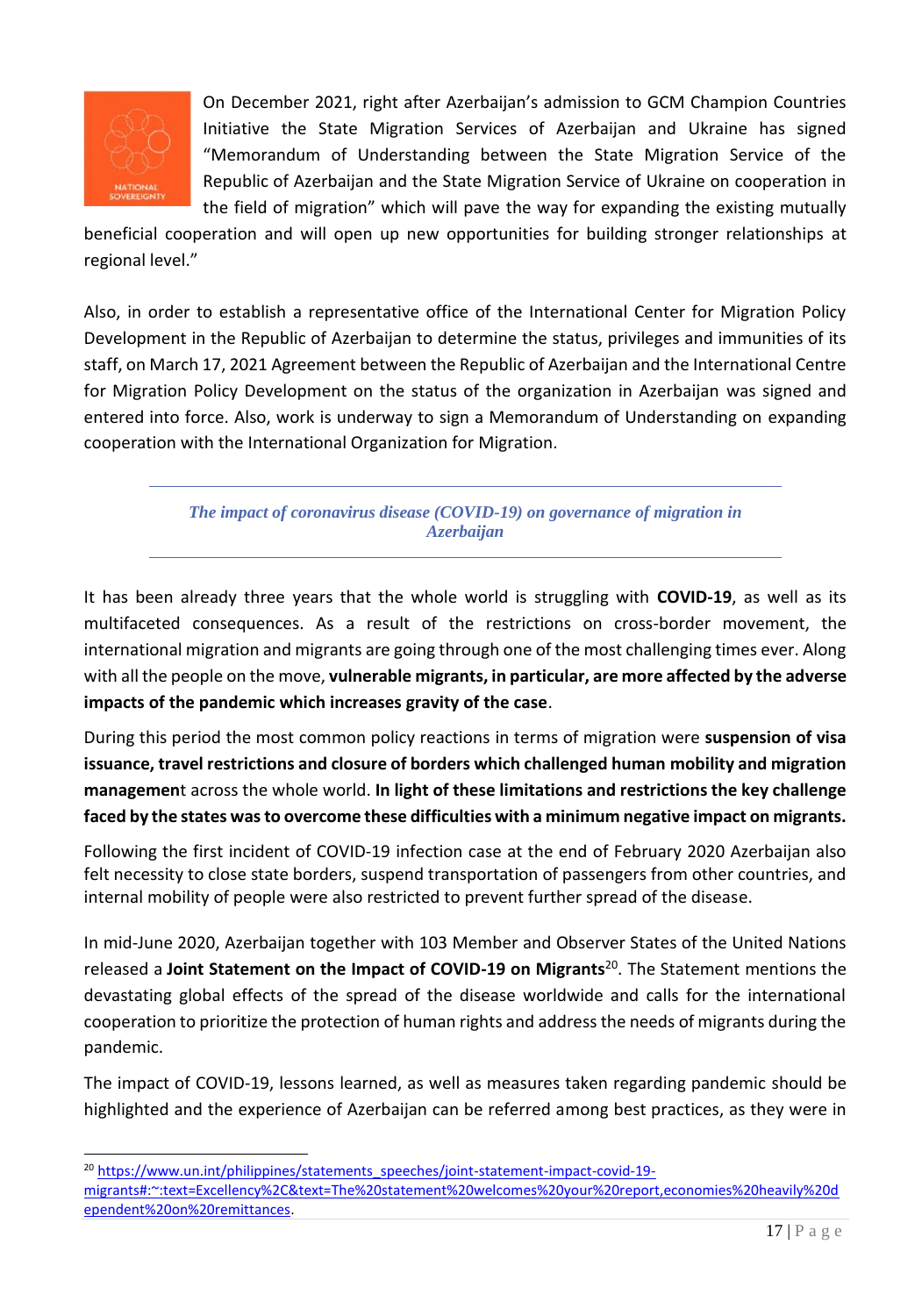line with the international requirements. Since the start of the pandemic mitigating and minimizing its impact has been at the forefront of migration management policy in Azerbaijan. **Azerbaijan built its migration policy on maximum convenience of migrants, reducing administrative procedures to the possible extent and promoting digitalization**.

The governance of migration in Azerbaijan during the coronavirus (COVID-19) pandemic is significant to mention, as the State Migration Service optimized application process and simplified the permission procedures for migrants. In this regard, the period for the temporary stay of international migrants in the country was automatically extended with no administrative procedure or documentation required; thus, no foreign citizen was forced to leave the country, including those who were refused refugee status prior to COVID-19 pandemic. While no migrant was placed in detention facility during this period, the status of irregular migrants was legalized based on their applications. Azerbaijan successfully managed to handle all applications and inquiries from the migrants through online sources and services, based on zero paper and zero contact principle. This was possible through e-services on the official web-site of SMS, mobile application of the Service (MigAz), the Call Center operating 7/24, and via social network accounts of the SMS. Meanwhile, various awareness raising tools, video instructions were developed for persons facing difficulties in using e-services. In future SMS together with IOM and UNNM will contribute to the socio-economic impact assessment and restriction on Human Mobility due to COVID-19 and provide recommendation on addressing migrants and migrant families' issues.

To promote digitalization, the State Migration Service has increased the number of e-services to 18 to ensure the convenience of migrants and target groups who use its services.

Moreover, a number of social assistance projects have been implemented for vulnerable groups. Azerbaijan has demonstrated a swift COVID-19 response by including migrants, as well as refugees in national vaccination plans. Wide range of public awareness campaigns targeting specific migrant groups was carried out in the country.

Azerbaijan has not ceased receiving applications for obtaining the refugee status during the pandemic. The processing of asylum seekers' applications was postponed for one month only and the period of relevant permits for their residence in the country was extended. Those who were refused to grant refugee status prior to COVID-19 were not required to leave the country or were not forcibly placed in detention centres.

During this period, effective cooperation was exercised guided with a whole of society and whole of government approach, as well as inclusiveness. In this process the Republic of Azerbaijan also enjoyed the support of international partners. The cooperation of the Government of Azerbaijan with IOM country office resulted in numerous targeted activities on provision of immediate COVID – 19 response by assisting migrants in a difficult economic situation, as well as voluntary return. At the same time Azerbaijan benefited from cooperation with UN Network on Migration, which is an effective platform that enabled coordinating resources of all the interested stakeholders.

Throughout the unforeseen and challenging pandemic period State Migration Service further enhanced its collaboration with international partners on exchange of information and guidance,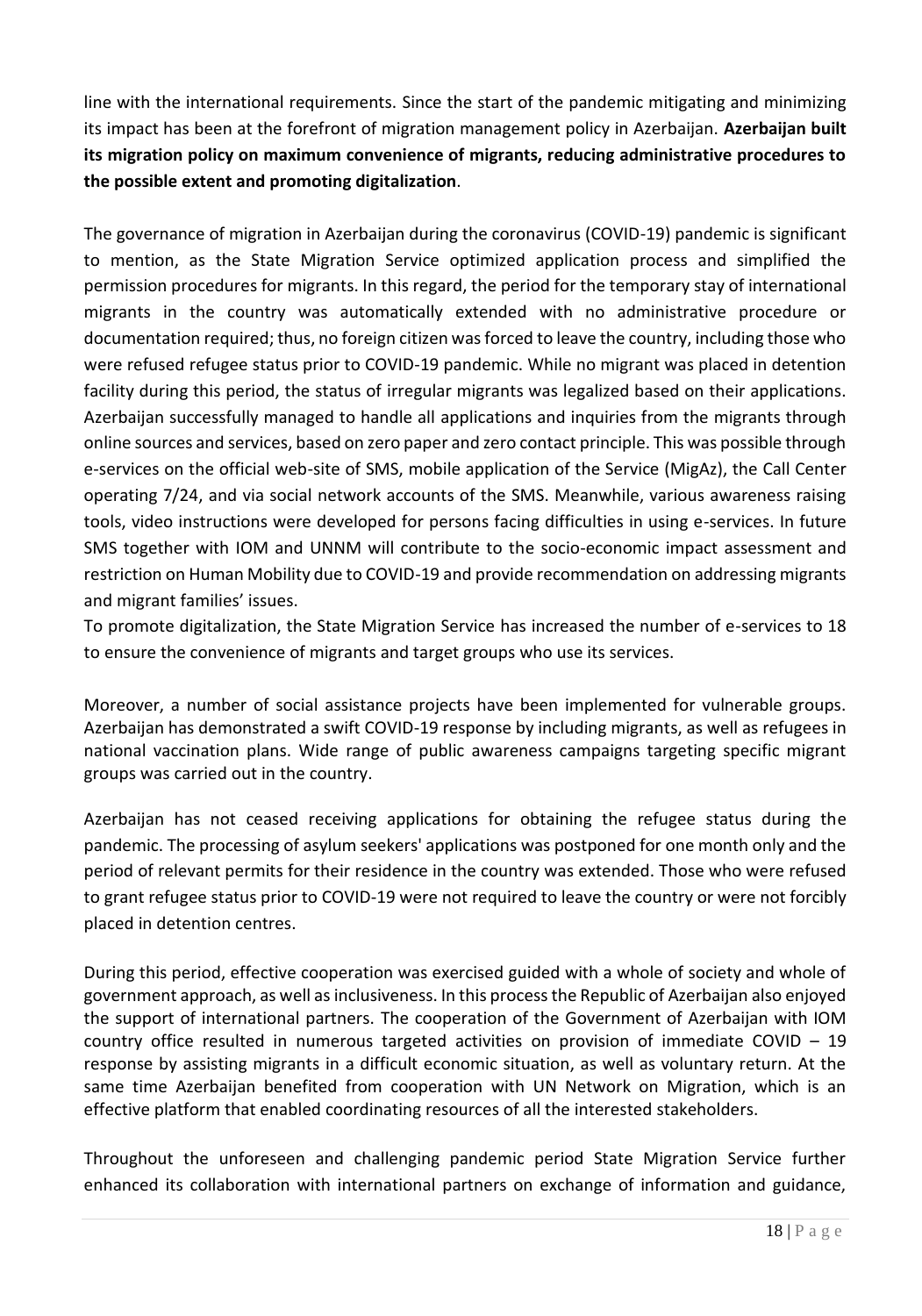particularly, International Organization for Migration (IOM) shared with SMS important policy documents, information and guideline ("Cross-Border Human Mobility Amid and After COVID 19") and initiated further activities during the COVID-19 period. Meanwhile, under the overall outcome of promoting migrant-inclusive response to COVID-19 and assisting migrants in vulnerable situations, an emergency response project by IOM providing humanitarian assistance to stranded, vulnerable migrants (foreign nationals) in Azerbaijan was conducted. The activity corresponded to four pillars of the IOM's Global Strategic Preparedness and Response Plan<sup>21</sup> and the associated IOM South Caucasus Appeal<sup>22</sup>Tracking Mobility Impacts of COVID-19, Risk Communication and Community Engagement (RCCE), Logistics, Procurement and Supply Management, and Protection.

The smooth and non-delayed return of Azerbaijanis from other states to homeland and departure of foreigners from Azerbaijan to their countries of origin was possible through the successful and prompt coordination with diplomatic representations, as well as relevant authorities of foreign countries. Charter flights and cargo transportations were operated to address the urgent cases and needs.

Considering the social and economic challenges refugees and asylum seekers face during this period, the State Migration Service carried out social assistance projects with "Migration Volunteers", civil society institutions and other stakeholders and these activities continue at present. In addition, medical care is provided free of charge for refugees and asylum seekers in Azerbaijan. In case of any other needs of asylum seekers during the pandemic, the State Migration Service will coordinate these issues with other relevant government agencies.

Furthermore, due to the former occupation of Azerbaijan's Karabakh region and surrounding areas by Armenia, there are more than 700,000 IDPs in Azerbaijan today. During the past period, the government, has taken all necessary measures to ensure that IDPs along with other citizens of Azerbaijan have access to all services.

As mentioned above, during the pandemic, forced returns were suspended in the country and no irregular migrant was forcibly placed in detention centres. In general, very few foreigners remain in detention centres upon their decision to stay due to financial difficulties.

It is worth to mention again that no administrative sanction was imposed on any foreigner in the form of deportation, and every irregular migrant was legalized based on application. During this period, no COVID-19 infection case was found in any foreigner remaining in detention centres on their own request. There were no difficulties/delays in the detention centres regarding access of migrants to health services, food security and disinfection.

The work permits for migrants are issued by SMS in Azerbaijan and due to the pandemic, 8% decrease was observed in obtaining work permits in 2020, compared to 2019 and the number increased in 2021. Considering the circumstances of temporary closure of many businesses as well as borders this

 $^{21}$  https://crisisresponse.iom.int/response/iom-global-strategic-preparedness-and-response-plan-coronavirus-disease-2019

<sup>&</sup>lt;sup>22</sup> IOM South Caucasus COVID-19 Appeal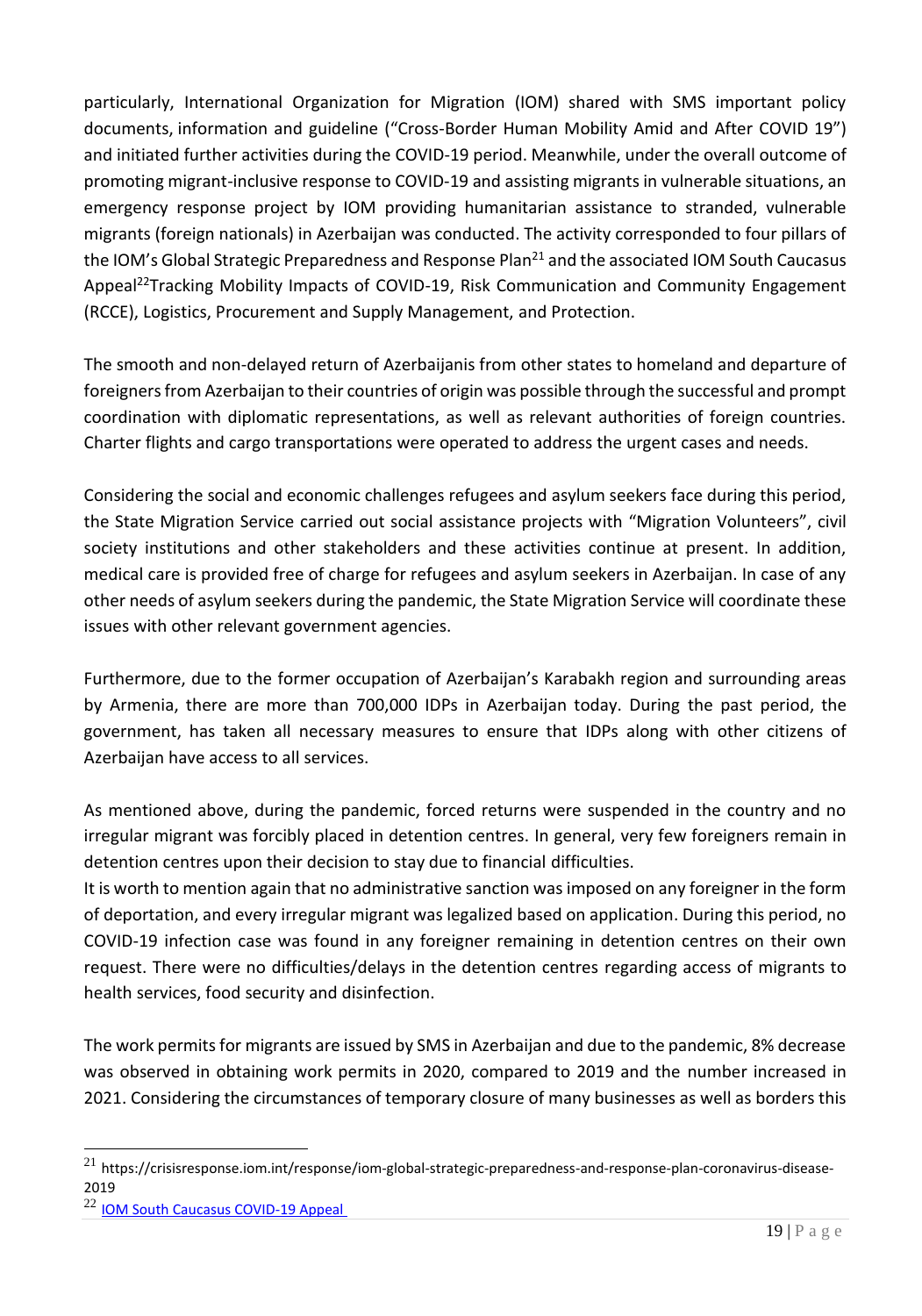number can be considered satisfying.

In addition, no migrant worker and their family members were deported or received irregular status even if their employment contracts had not been extended and residence permits had expired. The notable action by the Azerbaijani government regarding the migrants who were found to be engaged in illegal labour was the decision of not expelling these people, but allowing residing and their status in the country was legalized.

## *Azerbaijan's road to IMRF 2022*

Azerbaijan is **among the first countries in the region** to establish **UN Network on Migration** at national level**, as well as** among the first countries in the **world to support and join the "Global Compact on Safe, Orderly and Regular Migration"** and has contributed with a comprehensive report for voluntary review of GCM.

From the early establishment, the UNNM Azerbaijan has claimed to play a tangible role in support on implementation of GCM beyond dialogue and consultations. The active partnership between the UN Resident Coordinator Office and the State Migration Service has become an indicator of the tangible role of the Network.

The establishment and operationalization of UNNM Azerbaijan coincided with the Common Country Analysis (CCA) which was concluded in development and adoption of new Cooperation Framework for achievement of SDGs. The Government and UN has signed UN Sustainable Development Cooperation Framework(UNSDCF) in early 2021 and UNNM Azerbaijan has discussed and described the interlinkages between GCM and newly adopted UNSDCF in order to encourage joint programming by UN Country Team to escape from duplication in some efforts and combine the expertise which will lead to successful implementation of both documents. The document has been perceived as "Progress Plan" and understood as "live" document and being modified based on changing priorities and discussions among UNNM members and partners without losing its major focus and purpose. It is treated as a tool for fundraising to address necessary objectives in migration agenda in Azerbaijan.

At the same stage, IOM and other UNNM member agencies were observing and highlighting Azerbaijan's compliance with its opportunities taken through signing of GCM document in Morocco. UNNM Azerbaijan is convinced that the Government of Azerbaijan in representation of State Migration Service gives attention to key and decisive elements through pursued migration policy and may play a role of GCM Champion Country in neighbouring region. On November 2021, Azerbaijan has received an official letter signed by Director General of IOM, Mr. Antonio Vitorino on admission of Azerbaijan to GCM "Champion country" initiative.

GCM Championship has remarkably affected the active engagement of Azerbaijan in activities dedicated to International Migration Review Forum 2022. In response to the call by the President of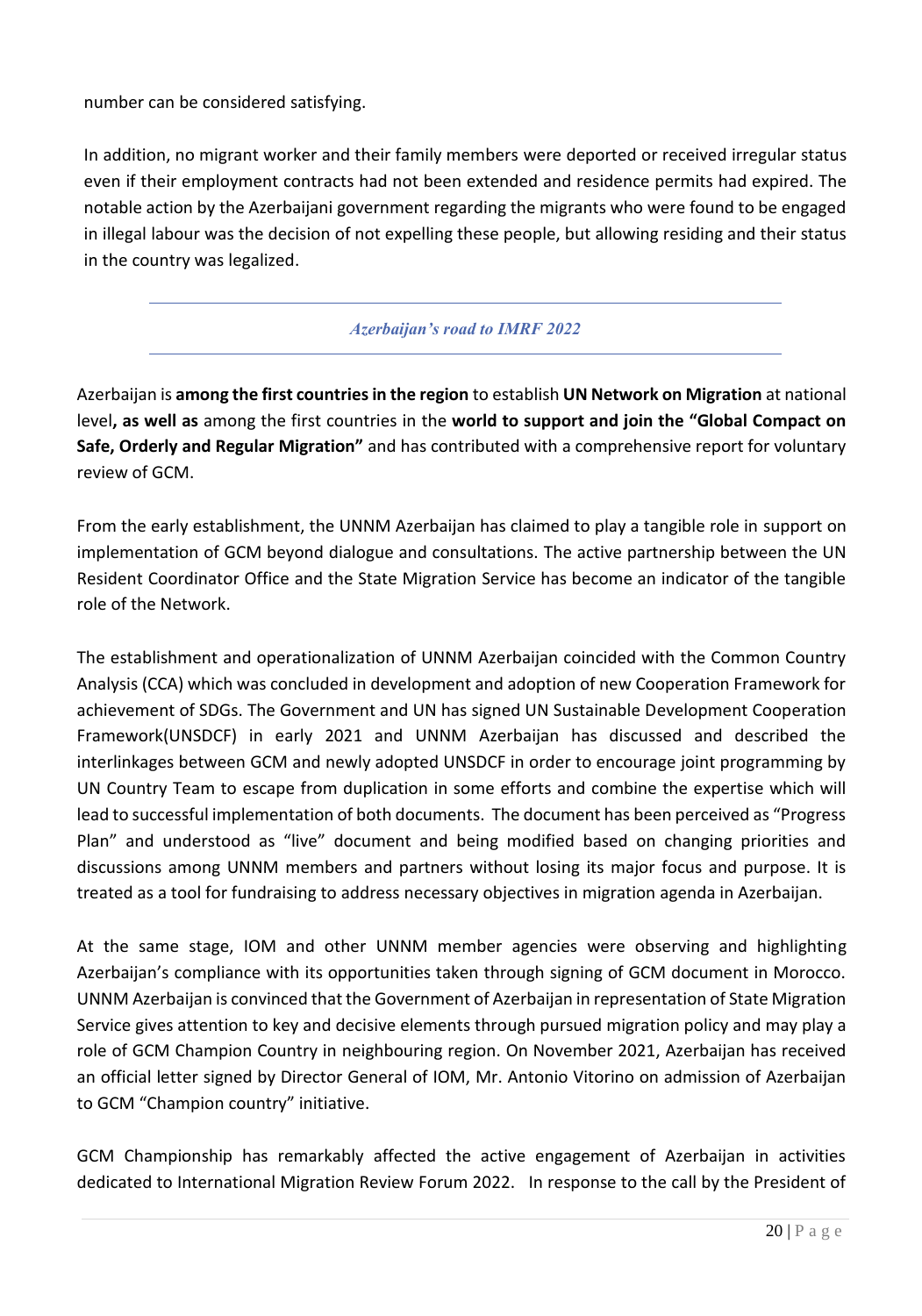the General Assembly (PGA), as well as the Coordinator of the United Nations Network on Migration, Mr. António Vitorino, and the Principals of the Network's Executive Committee to make a tangible commitment to advancing the implementation of the GCM through a pledge, the governments of Azerbaijan, Luxembourg and Portugal, in their capacity as GCM Champion countries, convened a virtual event for the 56 Member States of the UNECE on 1 February 2022. The event involved stakeholders in inclusive IMRF preparations, this in turn responding to a process-oriented commitment called for by the pledging initiative.

The event, brought together 169 representatives from Member States and other stakeholders and was crucial to gain momentum on the preparations to the IMRF, which is the first and only intergovernmental platform for United Nations Member States to discuss and share progress on the implementation of all aspects of the GCM, including the 2030 Agenda for Sustainable Development. The briefing represented an essential occasion to ensure all parties are duly informed on the process the IMRF entails, and therefore guarantee that mentioned governments support the GCM's a 360 degree approach as per its 23 objectives and 10 guiding principles. Although the meeting was of preparatory nature which aimed to provide information on road to IMRF, it was also an excellent opportunity to exchange ideas on actions to be taken results of which can already be discussed during the Forum.

Following the joint pledge Azerbaijan has organized series of events to celebrate the Migration week (14-18 February 2022) to contribute to the globally supported occasions and promote the Migration Agenda. The special section in order to raise awareness on IMRF, GCM and "Champion countries" initiative was created in its official webpage<sup>23</sup>, as well as wide-reaching social media campaign dedicated to promotion of importance of GCM and upcoming migration event was organized among staff of the relevant state authorities and international organizations, civil society, private sector, academia, youth and volunteers of the Republic of Azerbaijan. On the top of its contributions Azerbaijan has conducted 2-day regional training on International Migration Law in the Regional Training Center on Migration (RTCM)<sup>24</sup> devoted to Migration Week and IMRF 2022 with participation of representatives from 10 region countries where the information on GCM and IMRF has been presented to participants. Furthermore, taking into consideration that the Republic of Azerbaijan is the "Champion country" on GCM and in order to encourage the whole-of-society and whole-ofgovernment approaches, State Migration Service with support of the Representation of IOM in the Republic of Azerbaijan will organize the consultations for various stakeholders. The multi-stakeholder consultations will be composed of three discussions focusing on cross-societal and cross-government collaboration for more effective implementation of GCM, as well as raising awareness on the International Migration Review Forum and "Champion countries" initiative.

Several inputs have been already submitted to the Repository of Practices to contribute to the Migration Network Hub. Thus, Azerbaijan as a Champion country will play a prominent role in all areas of the Forum, which will provide an opportunity to formulate its statements and contribute to the process at a high level. In addition, on the eve of IMRF, Azerbaijan has already joined the "Make a

<sup>23</sup> https://www.migration.gov.az/en

<sup>24</sup> https://rtcm.az/blog/?entryid=11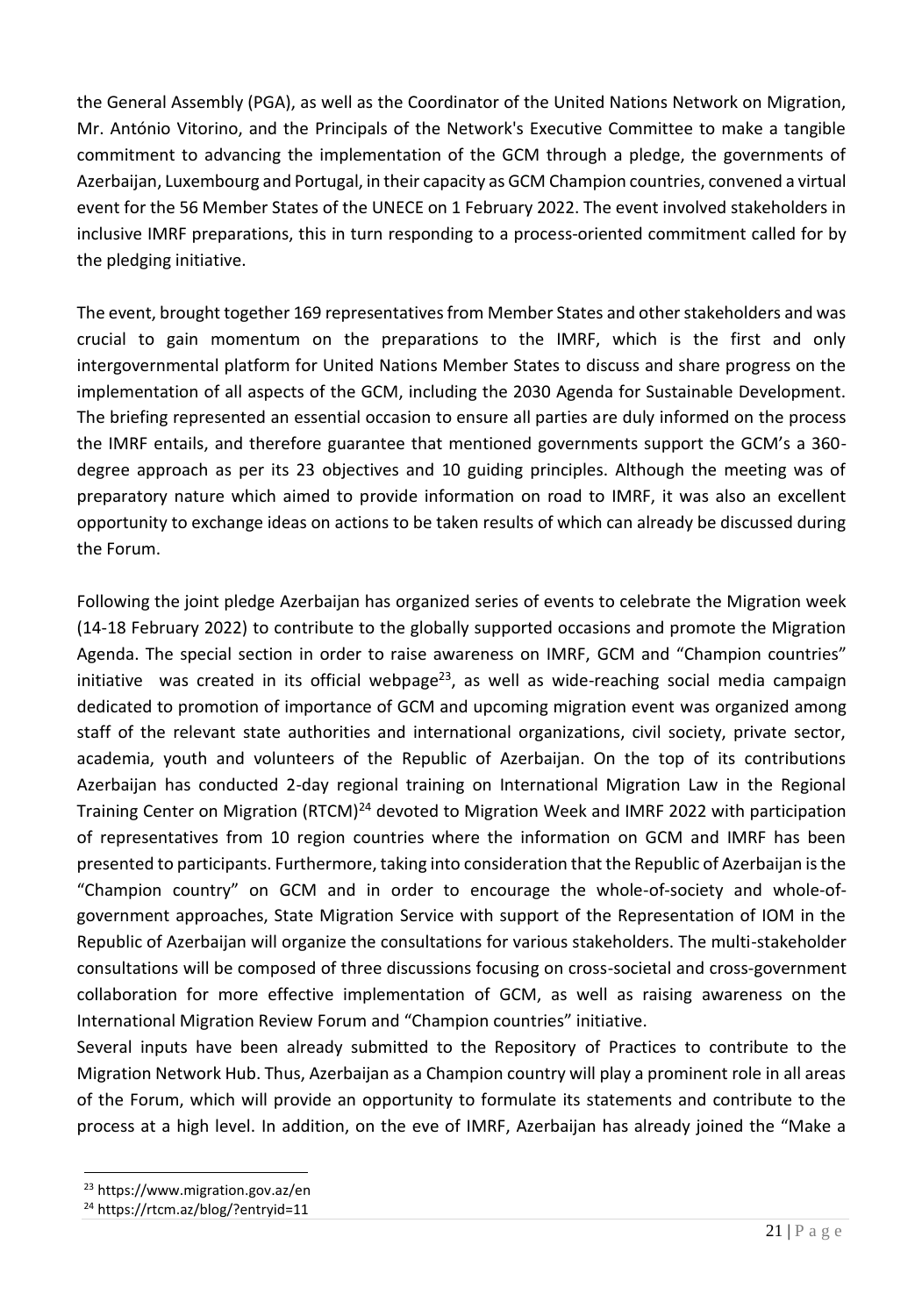pledge" initiative towards the implementation of GCM. Furthermore, Azerbaijan will co-chair the 4th roundtable of the Forum, which will offer space for discussion covering Objectives 1, 3, 7, 17 and 23 of GCM.

Currently, in accordance with paragraph 53 of the Global Compact on Migration, Azerbaijan is working on the creation of a national action plan to support the implementation of the GCM, focusing on relevant objectives, taking into account the national context.

## *Means of implementation and next steps*

According to the Constitution of the Republic of Azerbaijan, as well as international legal norms, the international documents (treaties, conventions) are implemented via two means: first, its adoption as document and norm above the national documents (excluding Constitution) or second, the transformation of national legislation based on international ones. The first mean gives more advanced legal force to international norms, however the second makes the international norms more practical and eases the review and reporting.

The implementation of GCM in Azerbaijan has been followed via ongoing policies and was reflected in reports in order to strengthen the role and impact of conducted activities, while the transformation of GCM into National legislation is continuing. The non-binding legal status of GCM may allow omitting the remarkable transformation.

However, Azerbaijan is committed to give the GCM norms and principles in domestic and binding documents through adoption of the draft national Migration Strategy, which will contain clear notes on GCM implementation. This fact in itself promises that in the next period the GCM objectives may get transformed into domestic legislative norms.

Referring to the activities conducted in line with the GCM objectives and Guiding principles through 2019-2022 on implementation and next steps of the governance of international migration:

| 1. | In line with the whole-of-society and whole-of-government approaches, as well as<br>Objectives 2 (c), 12 (b), 12 (c) and 17 (c) of the Global Compact on Migration, promoting<br>the implementation of GCM by raising awareness among all stakeholders, enhancing joint<br>action and strengthening cooperation on its better implementation. |
|----|-----------------------------------------------------------------------------------------------------------------------------------------------------------------------------------------------------------------------------------------------------------------------------------------------------------------------------------------------|
| 2. | In accordance with the paragraph 15 (j), as well as Objective 16 of GCM, ensuring the<br>participation of migrants in migration management, as well as improving their integration<br>and social inclusion by developing a comprehensive policy document for the integration of<br>migrants.                                                  |
| 3. | In accordance with paragraph 53 of GCM, mainstreaming GCM in the country's national<br>migration policy and developing a national action plan to support the implementation of<br>GCM.                                                                                                                                                        |